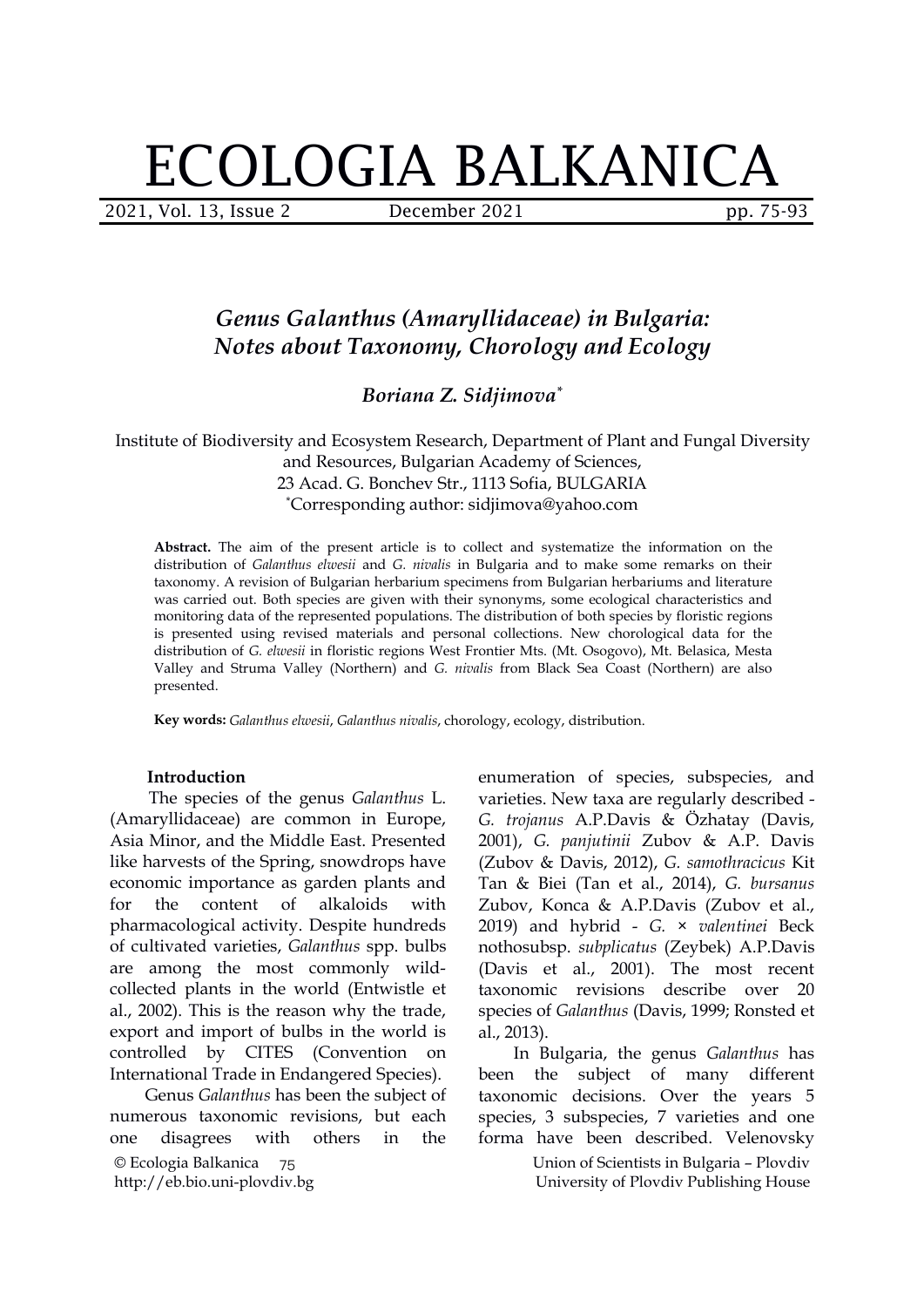(1891, 1898) described 3 species from Bulgaria - *G. nivalis* L., *G.gracilis* Celak. and *G. maximus* Vel. Stoyanov & Stefanov(1923, 1933, 1948) and Jordanov (1964) accept only *G. nivalis* L. as common in Bulgaria. Stoyanov et al. (1966) gave *G. elwesii* Hook. for Bulgaria for the first time. Delipavlov (1968, 1971), based on anatomical studies, defines *G. nivalis*, *G. elwesii* and *G. graecus* Orph. ex Boiss. as species of the genus *Galanthus* in Bulgaria. Anchev (1992) indicate for distributed in Bulgaria *G. nivalis* and *G. elwesii* with three subspecies. Delipavlov (2003) gave *G. gracilis* as the most widespread species in Bulgaria. (Appendix 1A). Currently, 2 species are considered to bewidespread in Bulgaria - *G. nivalis* and *G. elwesii*.

The phytochemical (Berkov et al., 2008, 2011), morphometric (Sidjimova, 2009), conservation (Sidjimova, 2014), anatomical, embryological and DNA studies specimens), (Semerdjieva et al., 2019) of the genus show significant differences between *G. elwesii* and *G. nivalis*and no further subdivisions in the studied populations of the species. The revision of the chorological information and taxonomic identity of the species is the basis for further biological and phytochemical studies and the basis for appropriate measures for the conservation and Voucher specimens of 15 *G. nivalis* and protection of the species. In Bulgaria, *G. nivalis* and *G. elwesii* are protected by Biological Diversity Act (2002). According to the IUCN criteria used for the new edition of the Red Data Book of Bulgaria (Evstatieva, 2015) both species are classified as "endangered species", with the The distribution of species follows the recommendation to conserve them *in situ* and *ex situ.*

No information on the ecological and population characteristics of the species has been established in the literature.

The aim of the study is to collect and populations systematize the available chorological and taxonomic information on the genus *Galanthus* in Bulgaria and to provide information on some ecological characteristics of *G. elwesii* and

*G. nivalis*. These data will be useful in decision making for the conservation of the two protected species.

# **Material and Methods**

The subjects of this study were *G. nivalis* L. and *G. elwesii* Hook f. s. l. (Amaryllidaceae) of Bulgarian origin. The species were identified according to the taxonomic scheme of Anchev (1992). The taxonomic feature used in the identification and revision of the species was the presence or absence of green spots at the base of the inner perianth segments. The study was conducted in Bulgaria in the period from February 2002 to March 2021.

Information on distribution and taxonomic revision of herbarium specimens was based on available literature data (56 records), specimens deposited in Bulgarian - SOA (Herbarium in Agricultural University Plovdiv) (136 SOM (Herbarium in the Institute of Biodiversity and Ecosystem Research, BAS) (24 specimens) and SO (Herbarium in the Faculty of Biology, Sofia University "St. Kliment Ochridsky") (64 specimens) and field surveys for personal collections. All revised herbarium specimens are marked with revision notes (Appendix 1B, 1C).

54 *G. elwesii* from personal collections were deposited in the herbarium of the Institute of Biodiversity and Ecosystem Research - Bulgarian Academy of Sciences (SOM). Localities are indicated with altitude, exposure and GPS coordinates (Table 1, 2). floristic regions of Bulgaria (Yordanov, 1966). The results are presented graphically using Excel 2010.

Monitoring of three *G. elwesii* (Shumen, Kokaliane, Bachkovo) and three *G. nivalis* (Belogradchik, Pasa dere, Ropotamo) was carried out in February 2015 according to the approved monitoring methodology developed for the needs of the NSEM (National System for Environmental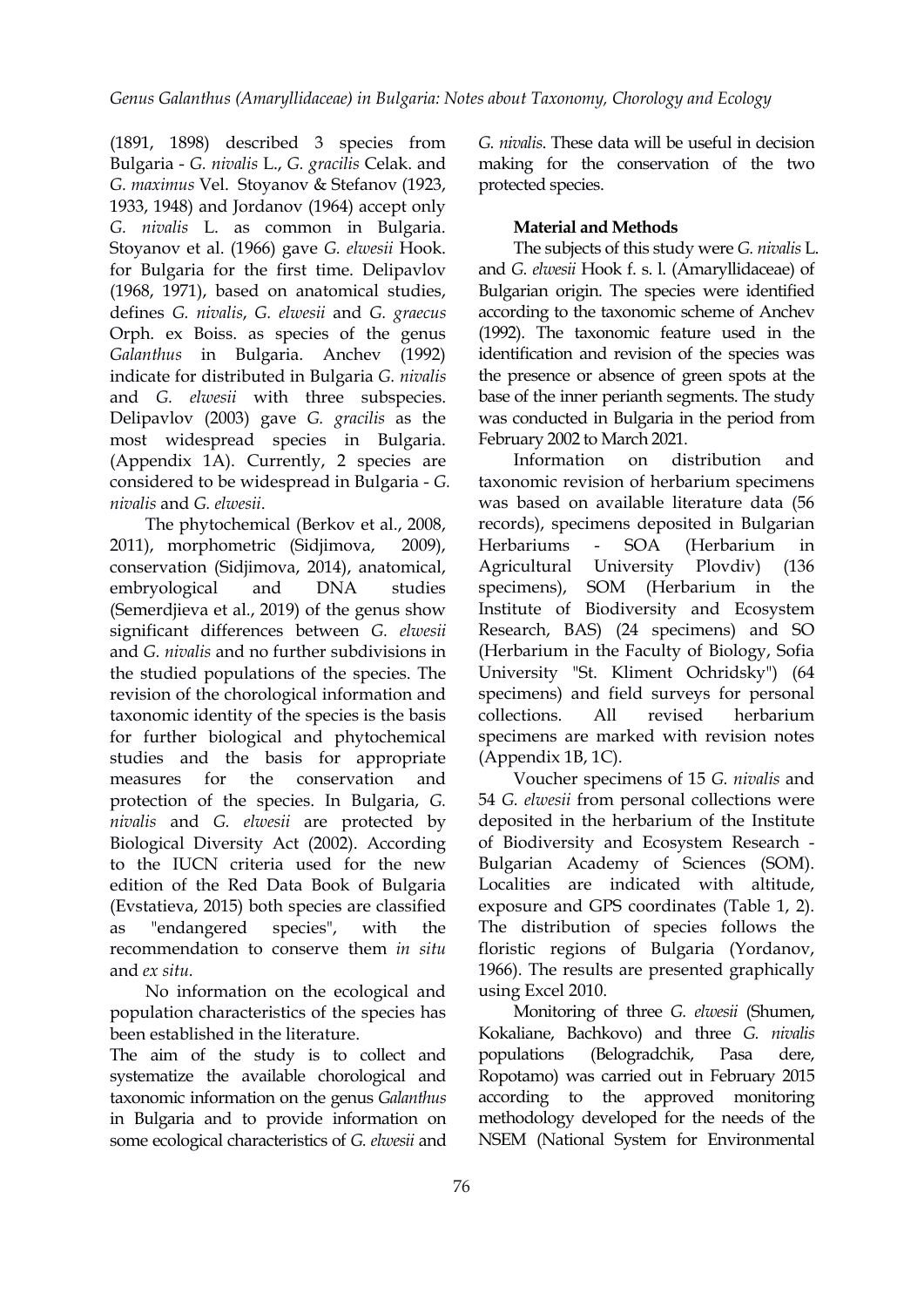Monitoring). Populations were selected based on NSEM criteria for representativeness, mainly typical habitat and accessibility of the site (Gussev & Bancheva). A "separate herbaceous plant" is used as the reporting unit. Same populations were visited in 2021.

# **Results**

*Galanthus nivalis* L., Sp. Pl., ed. 1 (1753) 288; Boiss., Fl. Or., 5 (1872) 144; Velen., Fl. Bulg., (1891) 539; Velen., Fl. Bulg. Suppl., (1898) 265; Stoj. Stef., Fl. Bulg., vol. 1 (1923) 257; Hayek, Prodrom. Fl. Penins. Balc., 3 (1933) 101; Stoj. Stef., Fl. Bulg., Vol. 2 (1933) 244; Lozinska., Fl. SSSR, 4 (1935) 478; Stoj. Stef., Fl. Bulg., Vol. 3 (1948) 267; Jordanov, Fl. P.R.Bulg., 2 (1964) 318; Stoj. Stef. Kitan., Fl. Bulg., vol. 4 (1966) 237; Zahariadi, Fl. R. S Rom, 11 (1966) 407; Artjushenko, Amaryllidaceae SSSR (1970) 74; Delipavlov, Izv. Bot. I-t, 21 (1971) 165; Stepanović -Veselić, Fl. SR Srbije, 7 (1986) 597; D. A. Webb, Fl. Eur., 5 (1980) 77; P. H. Davis, Fl. Turkey, 8 (1984) 370; Jovanović, Botanica Serbica (2016); *G. nivalis L. var. montanus* (Schr.) Rouy, Delipavlov, op. c., 166. – common snowdrop.

*Flowering period in Bulgaria.* Winter to spring, from mid-January to mid-March, depending on altitude, immediately after snowmelt.

*Habitat.* Occurs in moist and shady places in deciduous forests (*Acer* spp. *Carpinus betulus*, *Fagus sylvatica*, *Quercus* spp.) on calcareous soils with east or northeast exposure. The altitude ranges from 5 m (Arcutino Reserve, SOM 162924) to 1166 m a.s.l.(Bulgarka Nature Park, SOM 177466). Populations described from Balkan range occur in beech forests, while those from Strandza occur mainly in oak, maple and hornbeam forests. During the field study, populations were also observed in open meadows, in bushes and even on sand (Arcutino Reserve). The following (1875) t. 6166; Stoj. Stef. Kitan., Fl. Bulg., vol. associated herbaceous plant species were observed during the field study: *Allium* sp., *Anemone pavonina*, *Arum maculatum*, 78; Delipavlov, Izv. Bot. I-t, 21 (1971) 167; *G. Corydalis bulbosa*, *C. solida*, *Crocus flavus*,

*Cyclamen coum*, *Euphorbia* sp., *Lamium purpureum*, *Ornithogalum* sp., *Pulmonaria of icinalis*, *Ranunculus ficaria*, *Scilla bifolia*, *Veronica* sp.

*Monitoring data:* The size of the studied populations is approximately the same. The total projective cover is 1-2%, which is understandable due to the small size of the plants and the fragmented populations. In two of the populations, the ratio between generative and vegetative individuals is approximately equal. In the population of Pasha Dere, the generative individuals dominate. There the density of individuals is the highest - 1.7 individuals per  $m<sup>2</sup>$  (Table 1).

*Distribution in Bulgaria.* During the revision of herbarium materials were established 37 materials from *G. nivalis* from 5 floristic regions: Black Sea Coast (Sourthern) (13), North-Eastern Bulgaria (8), Tundzha Hilly Country (2), Balkan Range (Western) (2), Mt Strandzha (12). (Appendix C, Fig.1).

Literature data gave information for distribution from Blask Sea Coast (Delipavlov, 1968, 1971; Nikolov et al., 1994; Assyov & Petrova,2012), North–Eastern Bulgaria (Delipavlov, 1968, 1970; Assyov & Petrova, 2012), Balkan Range (Western, Central) (Delipavlov, 1968, 1971; Tzonev, 2002; Borisova & Donchev, 2003; Assyov & Petrova, 2012; Marinov et al., 2016), Forebalkan (Western) (Delipavlov, 1968, 1970; Assyov & Petrova, 2012), Danubian plain (Delipavlov 1968, 1971) and Mt Strandza (Delipavlov, 1968, 1971; Gussev et al., 1997, 2004; Assyov & Petrova, 2012).

During the investigation were collected 15 samples from 5 floristic regions, which correspond with the distribution of the species in the country (Table 2).

*Galanthus elwesii* Hook. f., Bot. Mag., 101 4 (1966)237; Artjushenko, Amaryllidaceae SSSR (1970) 77;D. A. Webb, Fl. Eur., 5 (1980) *elwesii* Hook.f. subsp*. minor* D.A.Webb, Bot. J.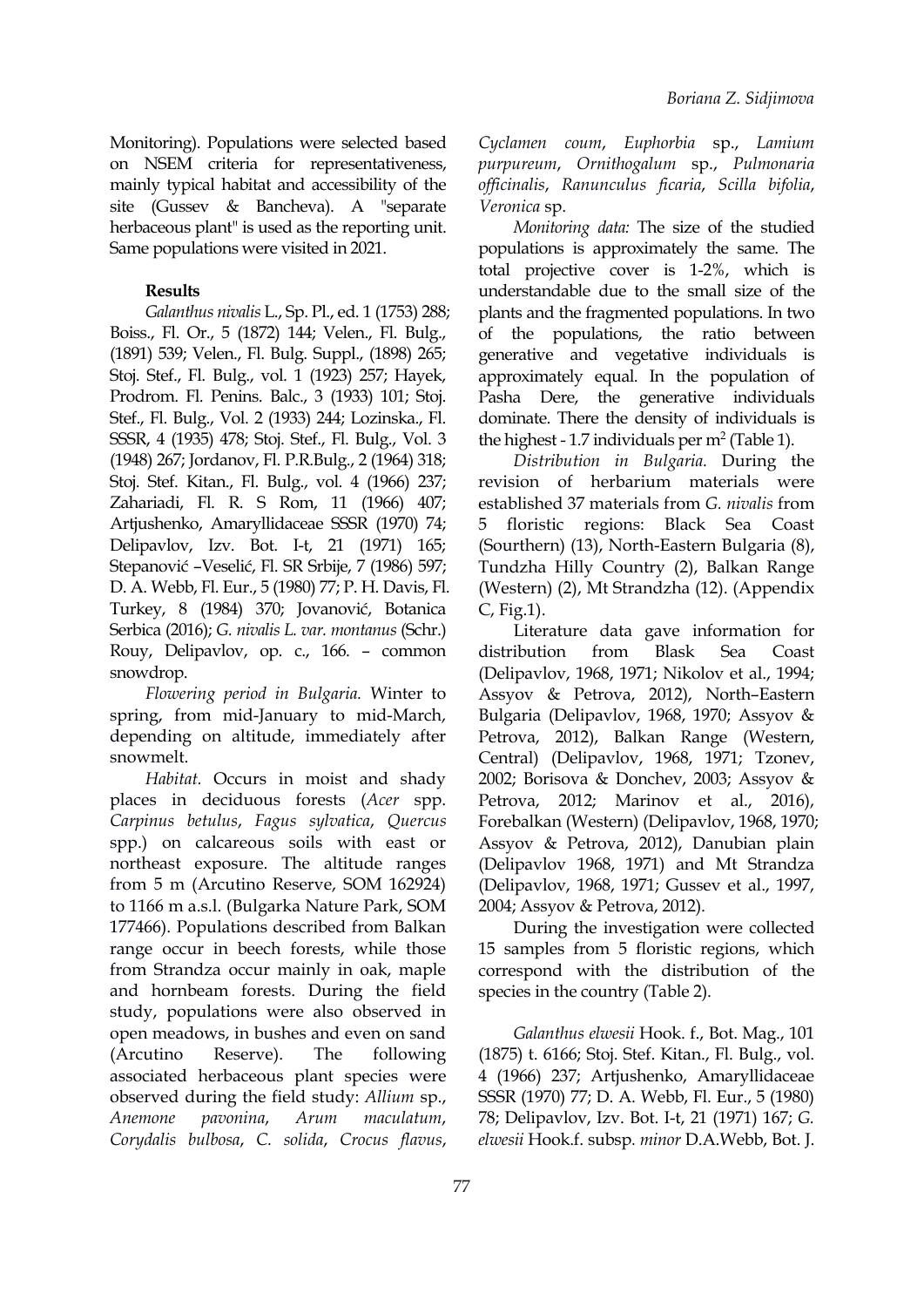Linn. Soc. 76(4) (1978) 312; Webb, l.c.; *G. graecus* Orph. ex Boiss., Fl. Or., 5 (1882) 145; Velen., Fl. Bulg. Suppl., (1898) 265; Hayek, Prodrom. Fl. Penins. Balc., 3 (1933) 101; Zahariadi, Fl. R. S Rom, 11 (1966) 412; Delipavlov, op. c, 163; Artjushenko, op. c., 76; *G. gracilis* Čelak., Sitz. Boehm. Ges. Wiss. (1891) i. 195 t. 9; Velen, Fl. Bulg. (1891) 539; P. H. Davis, Fl. Turkey, 8 (1984) 369; *G. nivalis* L. var*. gracilis* (Čelak.) Stoj. Stef., Fl. Bulg., vol. 1 (1923) 257; Stoj. Stef., Fl. Bulg., vol. 2 (1933) 244; Stoj. Stef., Fl. Bulg., vol. 3 (1948) 267; *G. nivalis* L*.* var*. graecus* (Orph.) Stoj. et Stef., Stoj. Stef. Kitan., Fl. Bulg., vol. 4(1) (1966) 237; *G. maximus* Velen., Fl. Bulg. (1891) 540; Velen., Fl. Bulg. Suppl., (1898) 266; *G. nivalis* L. var. *maximus* (Velen.) Stoj. et Stef., Fl. Bulg., vol. 1 (1923) 257; Fl. Bulg., vol. 2 (1933) 244; Fl. Bulg., vol. 3 (1948) 267; *G. graecus* Orph. ex Boiss. β *[f.] maximus* (Velen.), Hayek, op. c., 102; *G. elwesii* Hook. f. *maximus* (Velen.) Stoj et Stef., Stoj. Stef. Kitan., Fl. Bulg., vol. 4(1) (1966) 237; *G. bulgaricus* Velen., Fl. Bulg. (1891) 539; *G. nivalis* L., Jordanov, Fl. P.R.Bulg., 2 (1964) 318 pp. – Elwes's snowdrop or greater snowdrop.

*Flowering period in Bulgaria.* Winter to spring, from January to May, depending on location and altitude. Flowering begins immediately after snowmelt.

*Habitat.* Deciduous forests (*Acer* spp., *Carpinus betulus*, *C. orientalis, Fagus sylvatica*, *Quercus* spp., ) on nutrient-rich soils or floodplain soils near rivers. Also found in meadows near shrubs (*Paliurus spina-cristi*, *Rubus caesius*, *Rosa canina*).On siliceous or calcareous soils, east or northeast exposure, 60 - 1700 m a.s.l. The lowest described population is from Danubian plain, near Osam River (SOM 162988) - 61 m. a.s.l. The highest population is from Rila National Park (SOM 177471) - at 1700 m. a.s.l. The following associated herbaceous plant species were observed during the field study: *Arum maculatum, Asarum europaeum*, *Corydalis bulbosa*, *C. solida*, *Crocus flavus*, *Erythronium dens-canis*, *Euphorbia* sp., *Lamium purpureum*, *Ornithogalum* sp., *Potentilla micrantha*, *Pteridium aquilinum*, *Pulmonaria of icinalis*, *P. rubra*, *Scilla bifolia*, *Veronica* sp.

*Monitoring data:* The areas of the studied populations are close to each other. The overall projective cover is 1-2%. In two of the populations (Shumen and Kokaliane) vegetative individuals dominate. In the Bachkovo population, generative individuals dominate. The density in the Bachkovo population is the highest - 1.3 individuals per  $m^2$  (Table 3).

| Index                          | Belogradchik | Pasa dere | Ropotamo |
|--------------------------------|--------------|-----------|----------|
| Area (dka)                     | 13           | 15        | 18       |
| Projective cover $(\%)$        |              |           |          |
| Vegetative individuals (%)     | 55           | 28        | 49       |
| Generative individuals (%)     | 65           |           | 51       |
| Density of individuals $(m^2)$ | 0,7          |           | 0,7      |

**Table 1.** Monitoring data of studied *G. nivalis* populations.

| <b>Table 2.</b> Personal collections of G. nivalis. |  |
|-----------------------------------------------------|--|
|-----------------------------------------------------|--|

| No. | Locality                                                                                    |
|-----|---------------------------------------------------------------------------------------------|
|     | North-Eastern Bulgaria: Above Obrochishte village, 219 m. a.s.l. E exposition, 43.38155 N   |
|     | 28.07075E, 27.02.2004, coll. B. Sidjimova (SOM 162923)                                      |
|     | North-Eastern Bulgaria: Carkva village, oak forest, 120 m. a.s.l., E exposition, 43.416883N |
|     | 27.984600E, 21.02.2002, coll. B. Sidjimova (SOM 162985)                                     |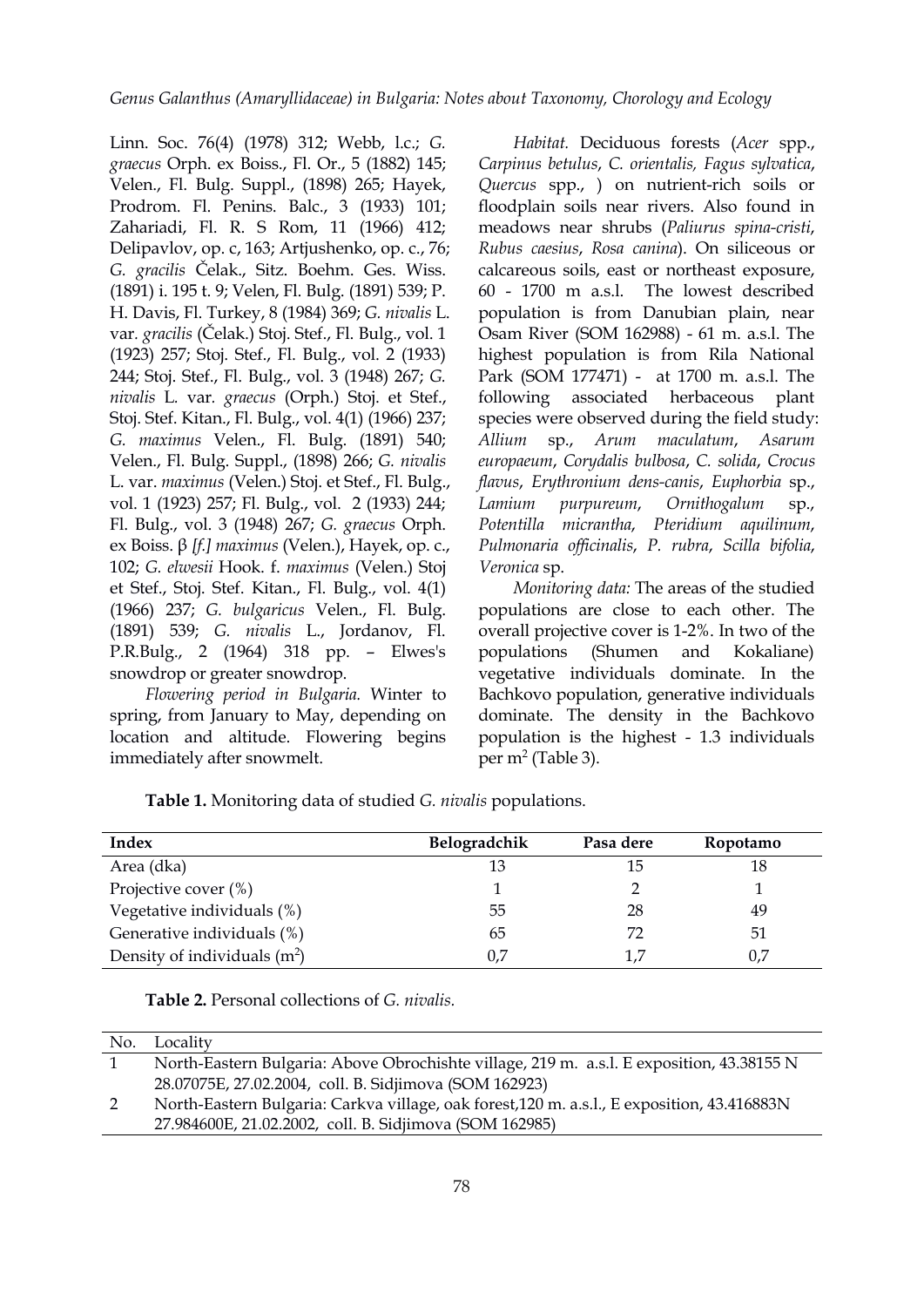3 Black Sea Coast (Northern): Pasha dere, "Limana", 7 m. a.s.l., E exposition, 43.10918N 27.92358E, 26.02.2014, coll. B. Sidjimova (SOM 169988)

4 Black Sea Coast (Northern): Aladza Monastery, near Varna, 245 m. a.s.l., E exposition, 43.277478N 28.016479E, 20.02.2002, coll. B. Sidjimova (SOM 163456)

- 5 Black Sea Coast (Sourthern): Primorsko, near Ropotamo River, "Lavskata glava" locality, 9.7 m a.s.l., E exposition, 42.308000N 27.723533E, 19.02.2002, coll. B. Sidjimova ( SOM 162920)
- 6 Black Sea Coast (Sourthern): near Primorsko, oak forest, 5,8 m. a.s.l., E exposition, 42.252317N 27.710150E, 19.02.2002, coll. B. Sidjimova ( SOM 162921)
- 7 Black Sea Coast (Sourthern): Arkutino Reserve, 5 m. a.s.l., Е exposition, 42.32572N 27.73056 E, 01.03.2006, coll. B. Sidjimova (SOM 162924)
- 8 Black Sea Coast (Sourthern): Kiten, after Diavolska river, near the road in bushes on sand, 2 m. a.s.l., Е exposition, 42.25597N 27.74863E, 01.03.2006, coll. B. Sidjimova ( SOM 163092)
- 9 Black Sea Coast (Sourthern): Camping "Coral", sea pine plantation, 7 m. a.s.l., NE exposition, 42.21507 N 27.78985 E, 25.03.2016, coll. B. Sidjimova (SOM 177463)
- 10 Balkan Range (Central): In Balgarka NaturePark, Balgarka Holiday Resort, 1166 m. alt, NE exposition, N42.76354 E25.49345, 05.04.2016, coll. B. Sidjimova ( SOM 177466)
- 11 Balkan Range (Central): In Balgarka NaturePark, above Cheresha village, 1016 m. a.s.l., N exposition, N42.75097 E25.59975, 04.04.2016, coll. B. Sidjimova ( SOM 177467)
- 12 Balkan Range (Western): Belogradchik, "Venetza", 575 m. a.s.l., NE exposition, 43.623683N 22.676717E, 23.03.2004, coll. B. Sidjimova ( SOM 162930)
- 13 Znepole region: Filipovci village, "Sekirica" locality, 756 m. a.s.l., NW exposition, 42.836383N 22.696950E, 25.03.2004, coll. B. Sidjimova (SOM 162931)
- 14 Mt Strandza: Zabernovo village, "Tomova bahcha" locality, 167 m. a.s.l., W exposition, 42.078033N 27.582117E, 10.02.2005, coll. B. Sidjimova (SOM 162986)
- 15 Mt Strandza: Gramatikovo village, "Kachul" Forestry, 68 m. a.s.l., NW exposition, 42.022633N 27.650000E, 10.02.2005, coll. B. Sidjimova (SOM 162925)

| Index                          | <b>Shumen</b> | Kokaliane | <b>Bachkovo</b> |
|--------------------------------|---------------|-----------|-----------------|
| Area, dka                      | 13            | 14        | 16              |
| Projective cover $(\%)$        |               |           |                 |
| Vegetative individuals (%)     | 65            | 67        | 44              |
| Generative individuals (%)     | 35            | 33        | 56              |
| Density of individuals $(m^2)$ | 0,7           | 0.7       |                 |

**Table 3.** Monitoring data of studied *G. nivalis* populations.

*Distribution in Bulgaria:* During the revision of herbar specimens from genus *Galanthus* in Bulgarian herbariums were established 195 materials of *G. elwesii* from 14 floristic regions: North–Eastern Bulgaria (22), Danubian plain (6), Forebalkan (1), Balkan Forebalkan (Western). Range (Western) (21), Sofia region (4), Znepole region (3), Vitosha region (3), Valley of River Struma (Southern) (1), Mt Pirin (2), Mt Rila (4), Mt Sredna gora (Western) (3), Rhodopes Mts. (74), Thracian plain (21),

Tundza hilly region (19) (Apendix D, Fig 1). Delipavlov (1968, 1971) accept *G. graecus* like wide spread in Bulgaria and for the distribution of *G. elwesii* indicates only North–Eastern Bulgaria, Danubian plain and Forebalkan (Western). Tzonev (1997) reported *G. elwesii* from Danubian plain and Borisova & Donchev (2003) and Marinov et al. (2015) - from Balkan Range (Western, Central). According to Assyov & Petrova (2012), *G. elwesii* is widespread in Bulgaria in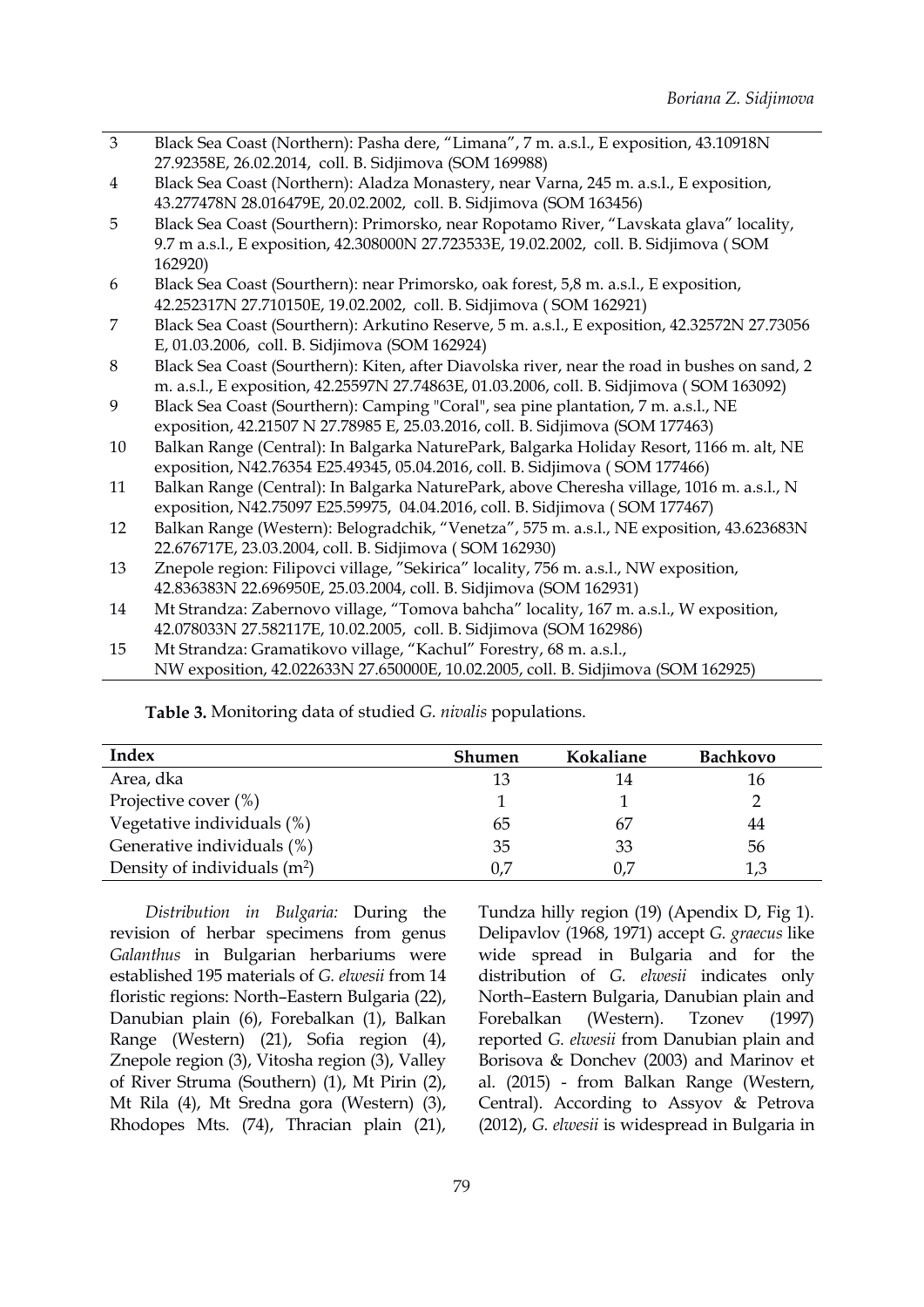all floristic regions, except Mt Slavyanka, Black Sea Coast (Northern and Southern) and Mt Strandza.

During the study, 53 specimens were collected from 15 floristic regions. No data on the distribution of species in the floristic regions Black Sea Coast (Northern and Southern), Mt Slavyanka, Thracian Plain and Mt Strandza were found in the literature, herbarium collections and during the field survey. New chorological data on species distribution in the floristic regions West Frontier Mts., Mt Belasitsa, Struma Valley (Northern) and Valley of River Mesta are presented. (Table 4). Information on in eastern Bulgaria. Revised herbarium distribution of *Galanthus* species in Vitosha Mountain has not been confirmed for 90 years. In 2015, two populations of the species were reintroduced in places in Vitosha region, known from literature (Urumov 1930). In 2016 Gyurova & Savev published the results of their work. During my visit to the sites it was noted that the species naturalizes very successfully.

#### **Discussion**

Information on 5 species, 3 subspecies, 7 varieties and one form of genus *Galanthus* for

**Table 4.** Personal collections of *G. elwesii.*

the territory of Bulgaria was summarized from available literature and herbarium materials. This information was systematized according to the adopted taxonomic scheme (Anchev,1992), and the synonyms of *G. nivalis* and *G. elwesii* were given in citation blocks. Thirty seven materials of *G. nivalis* and 195 of *G. elwesii* were revised with revision notes in herbarium collection in the country.

Investigations of the distribution of *G. nivalis* in Bulgaria have confirmed the findings of Delipavlov (1968, 1971) that this species has a limited distribution, especially specimens and personal collections show that the species occurs only in 5 floristic regions of the country. Most of the localities are from the floristic regions of Black Sea Coast (Southern) (13 revised and 5 personal) and North-Eastern Bulgaria (8 revised and 4 personal). New chorological data for two localities of *G. nivalis* from the Black Sea coast (Northern) are presented. In the Znepole region there is only one locality from a personal collection. (Fig. 1, Table 2, Appendix C).

| No.          | Locality                                                                                    |
|--------------|---------------------------------------------------------------------------------------------|
| $\mathbf{1}$ | Danubian Plain: Vladimirovo village, by the road to "Gradeshki" Monastery, 78 m. a.s.l., N  |
|              | exposition, 43.537833N 23.387833E, 22.02.2002, coll. B. Sidjimova (SOM 163459)              |
| 2            | Danubian Plain: The valley of the Chernelka River, between the villages of Kartozhabene     |
|              | and Gortalovo, 175 m. a.s.l., SE exposition 43.334917N 23.550200E, 29.02.2004, coll. B.     |
|              | Sidjimova (SOM 162906)                                                                      |
| 3            | Danubian Plain: Levski town, the bridge of Osam river, 61 m. a.s.l., NE exposition,         |
|              | 43.353500N 25.181917E, 26.02.2006, coll. B. Sidjimova (SOM 162988)                          |
| 4            | North-Eastern Bulgaria: On the road Popovo - Byala, before the village of Koprivets, 265 m. |
|              | a.s.l., SW exposition, 43.416883N 27.984600E, 29.02.2004, coll. B. Sidjimova (SOM 162927)   |
| 5            | North-Eastern Bulgaria: The village of Prolaz, before Targovishte, 323 m. a.s.l., NE        |
|              | exposition, 43.17177N 26.50150E, 10.02.2021, coll. B. Sidjimova (SOM 162905)                |
| 6            | North-Eastern Bulgaria: The village of Moravitsa, before the town of Omurtag, 43.16415 N,   |
|              | 26.06418 E, 277 m. a.s.l., NE exposition, 21.02.2002, coll. B. Sidjimova (SOM 162915)       |
| 7            | North-Eastern Bulgaria: Shumen plateau, the monument "1300 years Bulgaria", 454 m.          |
|              | a.s.l., W exposition, 43.259783N 26.916233E,21.02.2002, coll. B. Sidjimova (SOM 162916)     |
| 8            | North-Eastern Bulgaria: Shumen plateau, "Bukata" Reserve, 555 ma.s.l., NE exposition,       |

43.016667N 23.816667E, 28.02.2004, coll. B. Sidjimova (SOM 163462)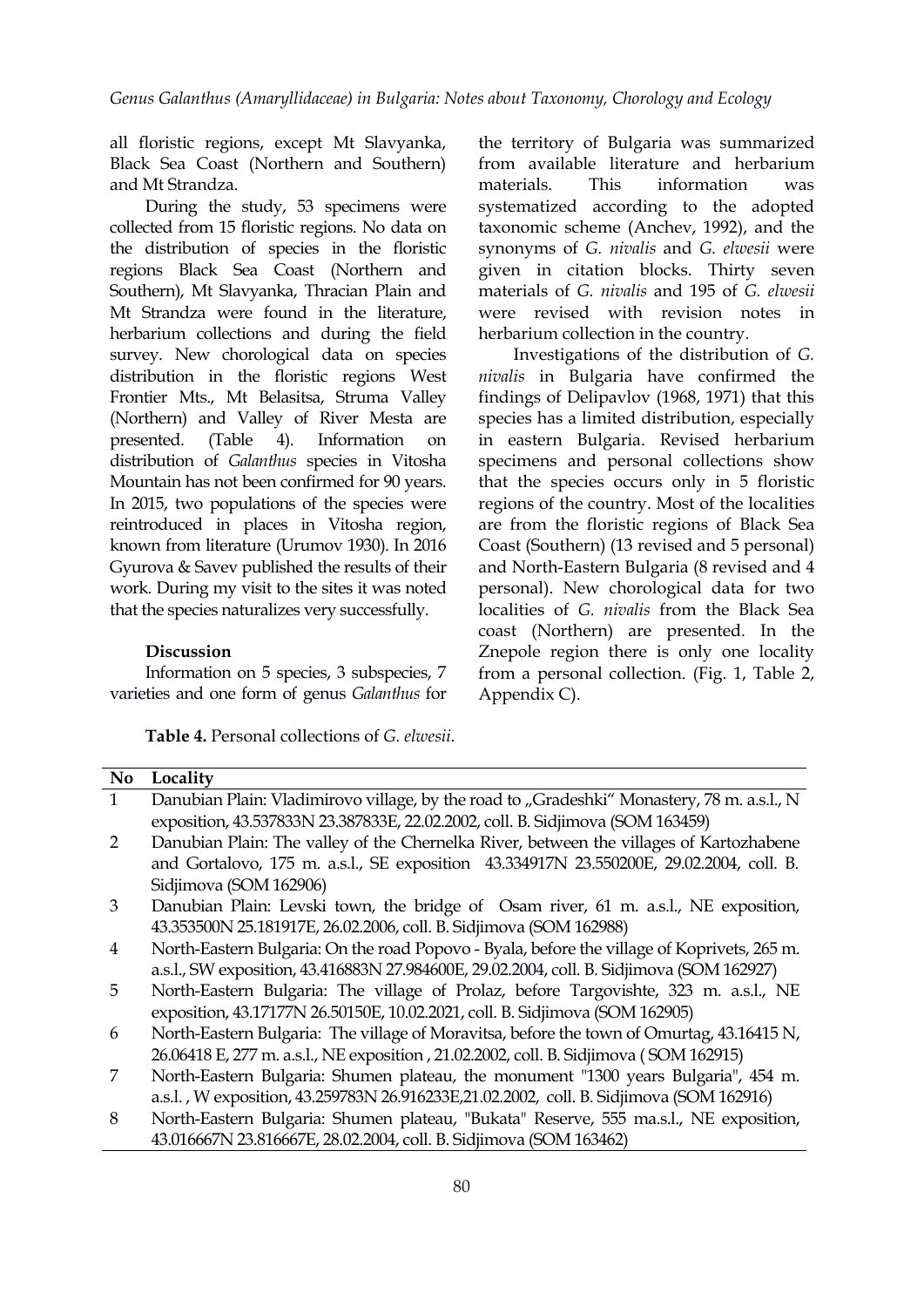- 9 North-Eastern Bulgaria: The "Madarsky konnik" plateau, 450 m. a.s.l., NW exposition 43.266667N 27.116667E, 29.02.2004, coll. B. Sidjimova (SOM 162912)
- 10 North-Eastern Bulgaria: Between the villages of Sirakovo and Sarnino, 231 m. a.s.l., NE exposition, 43.650000N 28.283333E, 27.02.2004, coll. B. Sidjimova ( SOM 162908)
- 11 North-Eastern Bulgaria: Between the villages of Kalinata and Vasilevo, "Chernata Gora" locality, 192 m. a.s.l., NE exposition, 43.62410N 28.18748E, 27.02.2004, coll. B. Sidjimova (SOM162909)
- 12 North-Eastern Bulgaria: The Obrochishte village, by the road to Balchik, 219 m. a.s.l., E exposition, 43.38155N 28.07075E, 20.02.2002, coll.B. Sidjimova (SOM 162922)
- 13 North-Eastern Bulgaria: The village of Tsarkva village , Dobrich region, 117 m. a.s.l., E exposition, 43.416883N 27.984600E, 21.02.2002, coll. B. Sidjimova ( SOM 162907)
- 14 North-Eastern Bulgaria: Tervel Forestry, 193m. alt NE exposition, 43.68383N 27.3200E, 20.02.2002, coll. B. Sidjimova ( SOM 162984)
- 15 Forebalkan (Western): Bozhenitsa village, Botevgrad, "Mishovite Kamani" locality, 450 m. a.s.l., NW exposition, 43.016667N 23.816667E, 24.03.2004, coll. B. Sidjimova (SOM 163093)
- 16 Forebalkan (Eastern): Yoglav village, Kamaka locality, 126 m. a.s.l., N exposition, 43.198055N 24.817632 E, 26.02.2003, coll. B. Sidjimova (SOM 162932)
- 17 Forebalkan (Eastern): Sevlievo, the forest on the way to "Momina salza" hut, 400 m. a.s.l., NE exposition, 43.196110N 25.112778E, 22.02.2002, coll. B. Sidjimova (SOM 162918)
- 18 Forebalkan (Eastern): Slopes along the main road Veliko Tarnovo Targovishte, 295 m.a.s.l., NW exposition, 43.066667N 25.650246E, 26.02.2003, coll. B. Sidjimova (SOM 162907)
- 19 Balkan Range (Central): Balgarka Nature Park "Uzana" locality, 1016 m.a.s.l., NW exposition, 42.75097N 25.59975E, 05.04.2016, coll. B. Sidjimova (SOM 177468)
- 20 Balkan Range (Western): Below Baba peak, 1500 m. a.s.l., NE exposition, 42.751439N 24.006312E, 18.03.2004, coll. B. Sidjimova (SOM 162929)
- 21 Balkan Range (Central): above the village of Hristo Danovo, 750m. a.s.l., N exposition, 42.729432N 24.613471E, 01.04.2003, coll. B. Sidjimova (SOM 163466)
- 22 Balkan Range (Central): "Kozya stena" Reserve, 1500 m. a.s.l., NE exposition, 42.786854N 24.559853E, 01.04.2003, coll. B. Sidjimova ( SOM 163488)
- 23 Balkan Range (Eastern): Nature park "Sinite kamani", on the way to "Karandila" locality, 848 m.a.s.l., W exposition, 42.747539N, 413305 E, 18.02.2002, coll. B. Sidjimova ( SOM 162917)
- 24 Balkan Range (Eastern): Karnobat, "Markeli" locality, 212 m. a.s.l., E exposition, 42.637217N 26.897700E, 18.02.2002, coll. B. Sidjimova (SOM 162914)
- 25 Mt Sredna Gora (Western): Ihtiman, "Nivata" locality, over "Mativir" river, 600 m. a.s.l., N exposition, 42.418620N 23.892567E, 05.03.2004, coll. B. Sidjimova ( SOM 162934)
- 26 Mt Sredna Gora (Western): Below Bogdan peak, 1502 m.a.s.l., NE exposition, 42.60568N 24.45145E, 21.02.2016, coll. B. Sidjimova ( SOM 177463)
- 27 Mt Sredna Gora (Eastern): Stara Zagora, "Mechi Kladenets" locality, 348m alt, E exposition, 42.433037N 25.543833E, 10.05.2003, coll. B. Sidjimova (SOM 163370)
- 28 Znepole region: Trun town, "Mogilata" locality, 772 m.a.s.l., NW exposition, 42.689667N 23.857778E, 19.02.2004, coll. B. Sidjimova (SOM 162933)
- 29 Znepole region: Kraishte, above the village of Lyalintsi, Paramunska Mountain, below "Strazhata" peak, 954m alt, NEexposition, 42.774781N 22.751772E, coll. B. Sidjimova (SOM 177474)
- 30 West Frontier Mountains: Osogovo, above the village of Zhilentsi, 1349 m.a.s.l., E exposition, N42.23775 E22.61370, 17.03.2016, coll. B. Sidjimova (SOM 177469)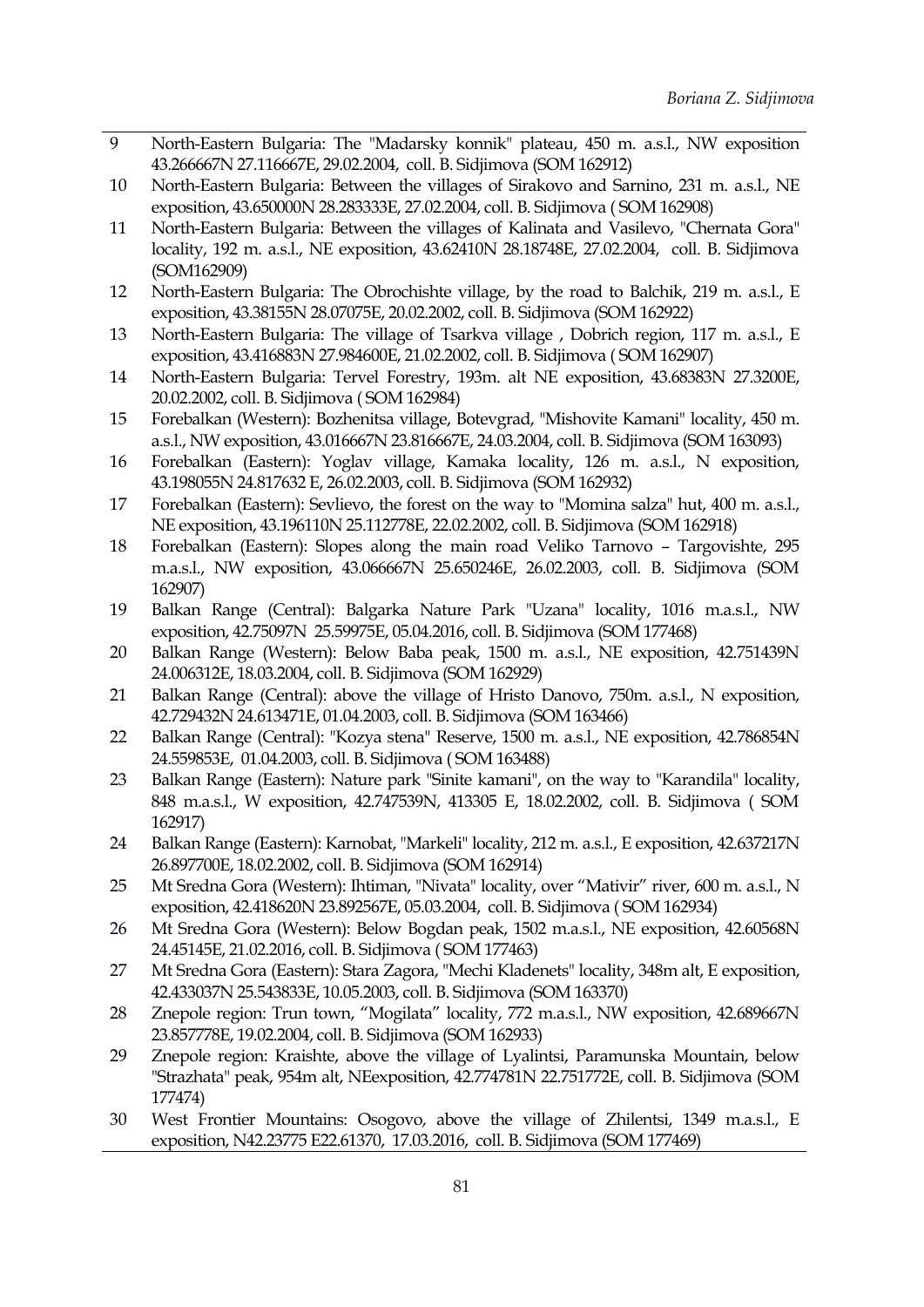- 31 Sofia region: Kokalyane village, under the fortress "Urvich", 610m. a.s.l., NW exposition, 42.555791N 26.428444E, 20.03.2002, coll. B. Sidjimova ( SOM 163471)
- 32 Sofia region: Makotsevo village, "Sinigerov dol" locality, 633m. a.s.l., NE exposition, 42.691044N 23.819134E, 18.03.2004, coll. B. Sidjimova ( SOM163470)
- 33 Rila Mts: Rila National Park, above the village of Bistritsa, "Argacha" locality, 1365 m. a.s.l., NW exposition, N42.07869 E23.22630, 29.04.2015, coll. B. Sidjimova ( SOM 177470)
- 34 Rila Mts: Rila National Park, "Chakalitsa" locality, on the road to Predela, 1700 m.a.s.l., NE exposition, N41.98442 E23.31718, 12.05.2015, coll. B. Sidjimova (SOM 177471)
- 35 Pirin Mts (Southern): Musomishte village, "Karacheto" locality, 550 m. a.s.l., E exposition 41.547459N 23.749398E, 19.02.2004, coll. B. Sidjimova (SOM 162910)
- 36 Pirin Mts (Southern): Before the village of Gospodintsi, "Trudovashkata chesma" locality, m. a.s.l., E exposition, 41.654842N 23.730121E, 19.02.2004, coll. B. Sidjimova ( SOM 162910)
- 37 Mt Belasitsa: Near the path from "Hvoynova Polyana" hut to "Vejkata" peak, 948 m.a.s.l., NE exposition, 41.250783N 25.245366 E, 09.07.2016, coll. B. Sidjimova (SOM 173711)
- 38 Valley of Struma river (Northern): Below "Bliznatsite" peak, in the region of Zemen town, 589 m. a.s.l.,NW exposition, 42.452629 N 22.710993E, 21.02.2015, coll. B. Sidjimova (SOM 173472)
- 39 Valley of Mesta river: Hadjidimovo village, the chapel "St. Dimitar ", 450 m. a.s.l., SW exposition, 42.807886N 22.624542E, 25.03.2004, coll. B. Sidjimova ( SOM 162933)
- 40 Rhodopes Mts (Western): On the road Belovo-Yundola, near the river Yadenitsa, 776 m. a.s.l., NE exposition, 42.144200N 23.960317E, 19.03.2003, coll. B. Sidjimova (SOM 162919)
- 41 Rhodopes Mts (Central): Kuklen village, near the Monastery "St. Kozma and Damyan", 450 m. a.s.l., NE exposition, 42.029321N 24.769497E, 16.03.2004, coll. B. Sidjimova (SOM 163461)
- 42 Rhodopes Mts (Central): Ruen village, oak forest above the chapel "St. Ilia", 600 m.a.s.l., NE exposition, 42.010823N 24.798877E, 19.03.2002, coll. B. Sidjimova ( SOM 162928)
- 43 Rhodopes Mts (Central): Muldava village, over "St Petka Muldavska" Monastery, 443m. a.s.l., E exposition, 41.976267N 24.923018E, 16.03.2004, coll. B. Sidjimova (SOM 162905)
- 44 Rhodopes Mts (Central): Around Trigrad, 1350 m. a.s.l., NE exposition, 41.620924N 24.383002E, 25.03.2004, coll. B. Sidjimova ( SOM 162983)
- 45 Rhodopes Mts (Central): Bachkovo Monastery, around the path to the "Marziganitsa" hut, 485 m. a.s.l., NE exposition, 41.938472N 24.859972E, 09.03.2002, coll. B. Sidjimova (SOM 163463)
- 46 Rhodopes Mts (Central): Narechenski Bani, "Soleno Izvorche" locality, beech forest, 530m. a.s.l., W exposition, 41.899729N 24.740890E, 16.03.2004, coll. B. Sidjimova (SOM 163464)
- 47 Rhodopes Mts (Eastern): Momchilgrad, next to the greenhouses by the river, 300m. a.s.l., E exposition, 41.511550N 25.390973E, 01.04.2003, coll. B. Sidjimova (SOM 163460)
- 48 Tundza Hilly Country: Topolovgrad region, around Visegrad peak, 812 m.a.s.l., NE exposition, 41.993371N 26.329675E,19.02.2002, coll. B. Sidjimova (SOM 163458)
- 49 Tundza Hilly Country: The hills northeast of Topolovgrad, Paliurus spina-cristi bushes, 123m. a.s.l., E exposition, 42.093056N 26.331389E, 14.03.2004, coll. B. Sidjimova (SOM 163458)
- 50 Tundza Hilly Country: Yambolski Bakadjik, "Inje" hut, 430m. a.s.l., Е exposition,42.451083N 26.649300E, 01.03.2006, coll. B. Sidjimova ( SOM 162989)
- 51 Tundza Hilly Country: The Jinot village, in bushes near the bridge in front of the village, 181m. a.s.l., Е exposition, 42.499387N 26.650633E, 01.03.2006, coll. B. Sidjimova (SOM 163457)
- 52 Tundza Hilly Country: Tenevo village, Protected area "Debelata koria", 115 m.a.s.l., SE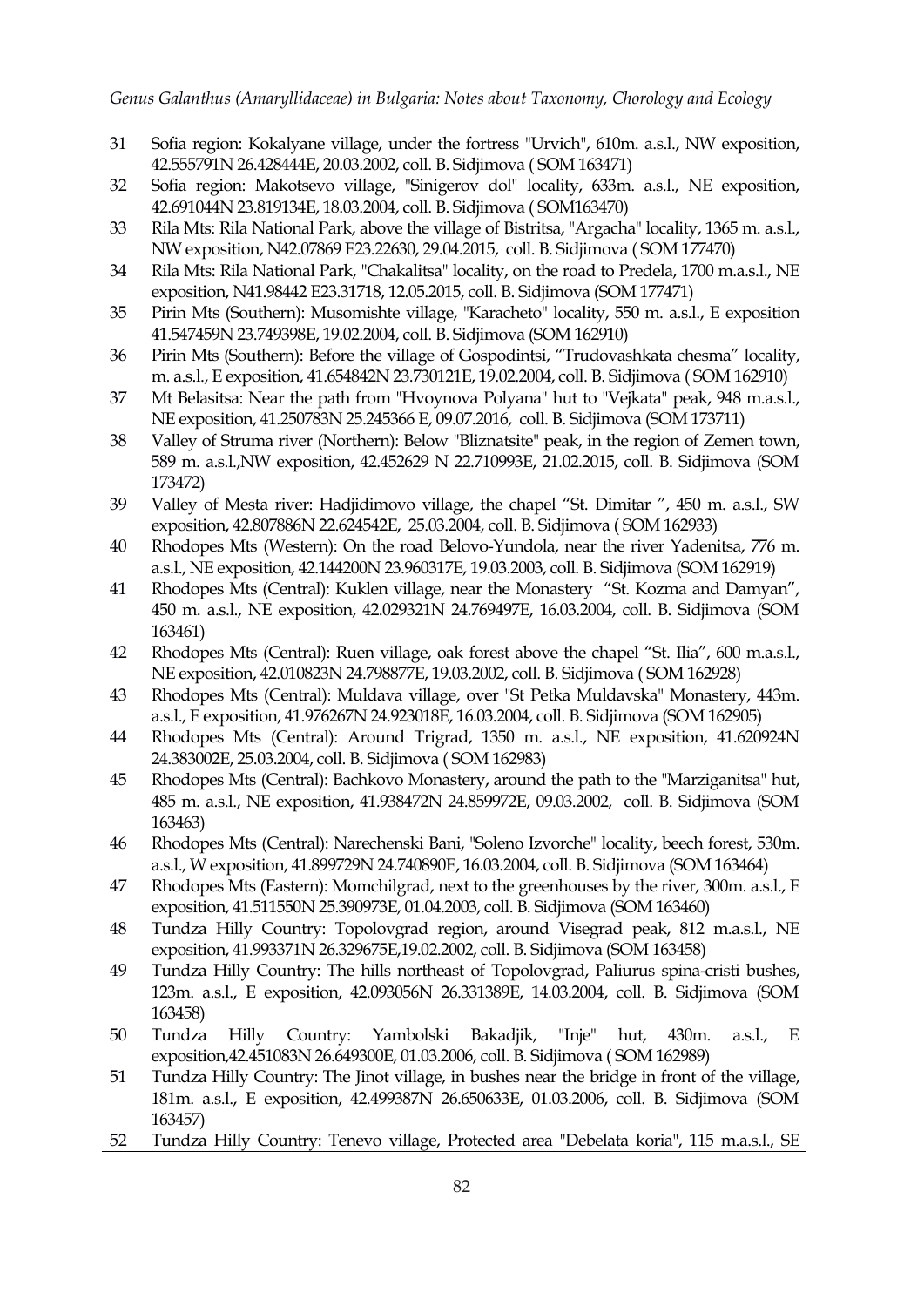exposition, 42.358363N 26.541001E, 20.02.2015, coll. B. Sidjimova ( SOM 177464) 53 Tundza Hilly Country: Yambol region, Hunting farm "Ormana", 129 m. a.s.l., SE exposition, N42.52818 E26.52055, 20.02.2016, coll. B. Sidjimova ( SOM 177465)



**Fig 1.** Distribution of *G. elwesii* and *G. nivalis*(revised chorological plates and personal collections) in the floristic regions of Bulgaria, without subregions. (1. Danubian Plain; 2. North-Eastern Bulgaria; 3. Forebalkan; 4. Balkan Range; 5. Mt Sredna Gora (Northern and Southern); 6. Znepole region; 7.West Frontier Mountains; 8. Sofia region; 9. Vitosha region; 10. Rila Mts; 11. Pirin Mts (Southern); 12. Mt Belasitsa; 13. Mt Slavyanka; 14. Valley of Struma river; 15. Valley of Mesta river; 16. Rhodopes Mts; 17. Thracian Plane; 18.Tundza Hilly Country; 19. Mt Strandza; 20. Black Sea Coast (Northern and Southern).)

*G. elwesii* has a wide distribution throughout the country. In the past, the species was widely distributed in the vicinity of Sofia (Lyulin Mountain, Vitosha, Lozen Mountain) (Urumov, 1929). Today, only a few sites are known in the floristic regions of Sofia. Most of the findings of the species in herbariums are from the Rhodope Mts. No any herbarium records two species are to of *G. elwesii* were found in 5 floristic regions - Western Frontier Mountains, Mt Belasitza, Mt Slavyanka, Valley of Mesta river, Mt Strandza and on the Black Sea Coast (Northern and Southern). As a result of the present study, data on the

distribution of *G. elvesii* were not found only from the floristic regions of Black Sea Coast, Mt. Strandzha and Mt. Slavyanka.

The personal collections made during the survey confirm the ratio of about 5:1 between the localities of *G. elwesii* and *G. nivalis*.

Analysis of the results showed that the species are to some extent geographically isolated. In Strandzha and on the Black Sea Coast floristic regions, only *G. nivalis* was found. In North-Eastern Bulgaria, two sympatric populations of *G. elwesii* and *G. nivalis* were established. Nearby localities of both species were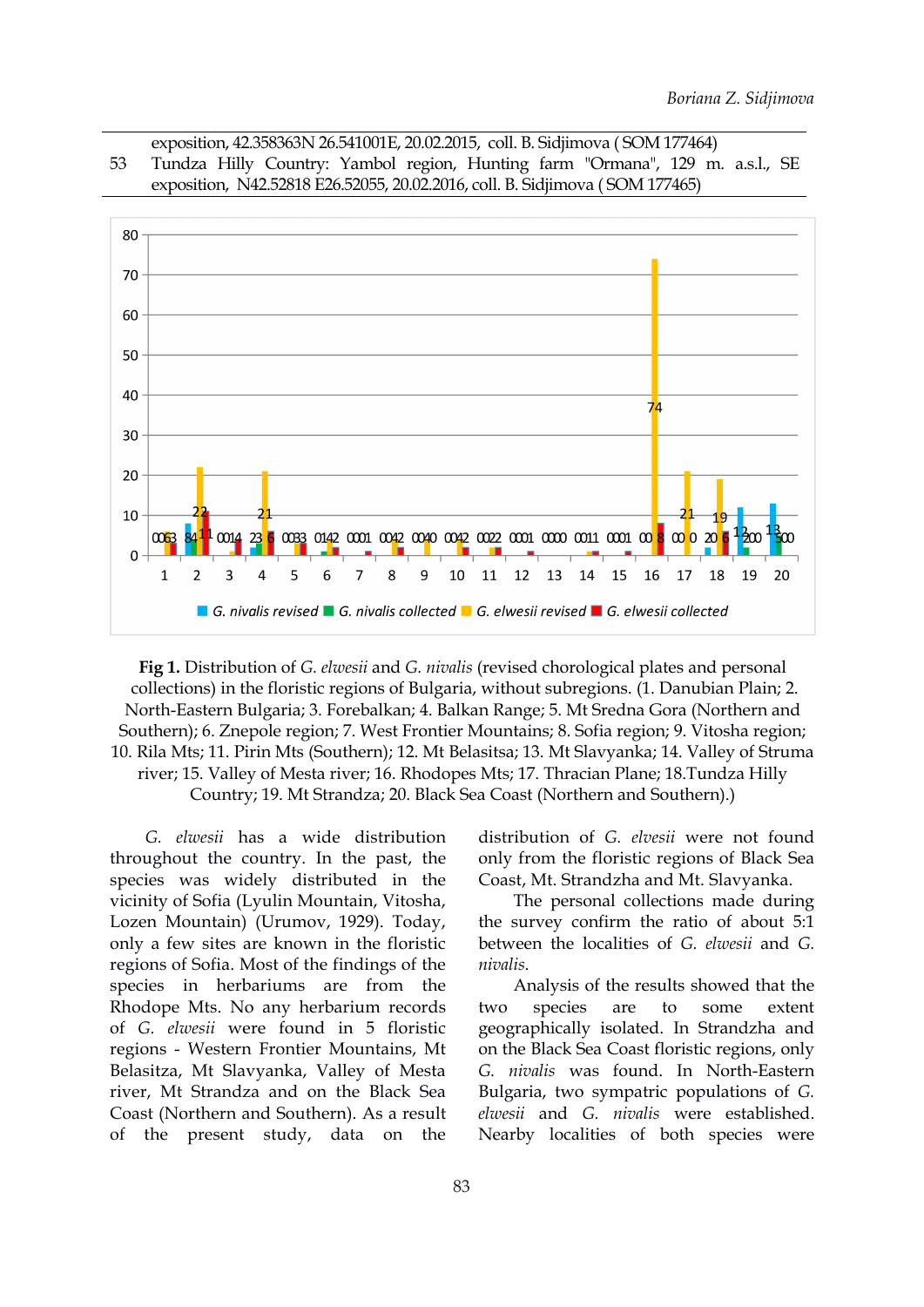identified for the Tran region (Znepole floristic region). General floristic regions for both species, but with a clear dominance of *G. elwesii*, are Balkan Range and the Tundza Hilly Country. No data were found on the distribution of *Galanthus* species in Mt Slavyanka (Fig. 1).

Both species prefer shady places with rich soils. Deciduous forests are a common habitat. Associated species are plants of the spring ephemeral complex. Observations in *G. elvesii* habitats show that the larger plants grow in sites characterized by high atmospheric and soil moisture - in oak woodlands on nutrient-rich soils or on floodplain soils near rivers. Smaller plants are found in dry, open habitats, under shrubs, or in *Carpinus orientalis* forests. These results confirm the conclusions of Sidjimova (2009) that smaller plants are the result of phenotypic variability in the adaptation of the species to drier habitats.

Populations of *G. nivalis* and *G. elwesii* with approximately equal size and mosaic structure were monitored. The age structure shows a slight predominance of vegetative individuals in *G. elwesii* and generative individuals in *G. nivalis*. The project cover is about 1% and the density is about  $1/m^2$ . From the monitoring data, it can be concluded that all monitored populations are in a favorable condition at the time of monitoring.

#### **Conclusions**

The systematized taxonomic information on the genus *Galanthus* in Bulgaria and the revision of 37 *G. nivalis* and 195 *G. elwesii* herbarium specimens according to the taxonomic scheme of Anchev (1992) provide a basis for further studies of the species. The collected new chorological data on the distribution of *G. elwesii* in West Frontier Mts. (Osogovo), Mt Belasica, Valley of Struma river (Northern) and the Valley of Mesta river, new chorological data of *G. nivalis* from Black Sea Coast (Northern) and the confirmation

of old data, unconfirmed for decades, as well as the described ecological characteristics of the species are of great importance for taking appropriate protective measures for bouth protected species. Initial monitoring data for the species indicate that their populations are in stable condition. The measures taken to protect both species (Biodiversity Act, 2002; Evstatieva, 2015) in Bulgaria are adequate and ensure good development of the species.

**Acknowledgements:** The author acknowledge financial support of Bulgarian Ministry of Education and Science (Project D01-230).

#### **References**

- Anchev, M. (1992). *Galanthus* L. In: Kozhuharov S. (ed.). *Field Guide to the Vascular Plants inBulgaria*. Sofia, Bulgaria: Naouka & Izkoustvo. (In Bulgarian).
- Anchev, M. (1992). *Galanthus* L. In: Petrova, A., Anchev, M. & Palamarev, E. *How to recognize plants in our nature.* Sofia, Bulgaria: Prosveta. (In Bulgarian).
- . Artjushenko, Z.T. (1970). *Amaryllidaceae. Jaume St.-Hilaire of USSR. Morphology, Systematics and Uses*. Leningrad, USSR: Science Press. (In Russian).
	- Assyov, B., & Petrova, A. (Eds.). (2012). *Conspectus of the Bulgarian vascular flora. Distribution maps and floristic elements. Fourth revised and enlarged edition*. Sofia, Bulgaria: BBF.
	- Berkov, S., Bastida, J., Sidjimova, B., Viladomat, F., & Codina, C. (2008). Phytochemical differentiation of *Galanthus nivalis* and *Galanthus elwesii* (Amaryllidaceae): A case study. *Biochem. Syst. Ecol., 36*(8), 638- 645. doi: [10.1016%2Fj.bse.2008.04.002.](http://dx.doi.org/10.1016%2Fj.bse.2008.04.002)
	- Berkov, S., Bastida, J., Sidjimova, B., Viladomat, F., & Codina, C. (2011). Alkaloid Diversity in *Galanthus elwesii* and *Galanthus nivalis*. *Chemistry & Biodiversity, 8,* 115 – 130. doi: [10.1002/cbdv.200900380](https://doi.org/10.1002/cbdv.200900380).
	- Biological Diversity Act. (2002). *State Gazzette*, 77, 09.08.2002. (In Bulgarian).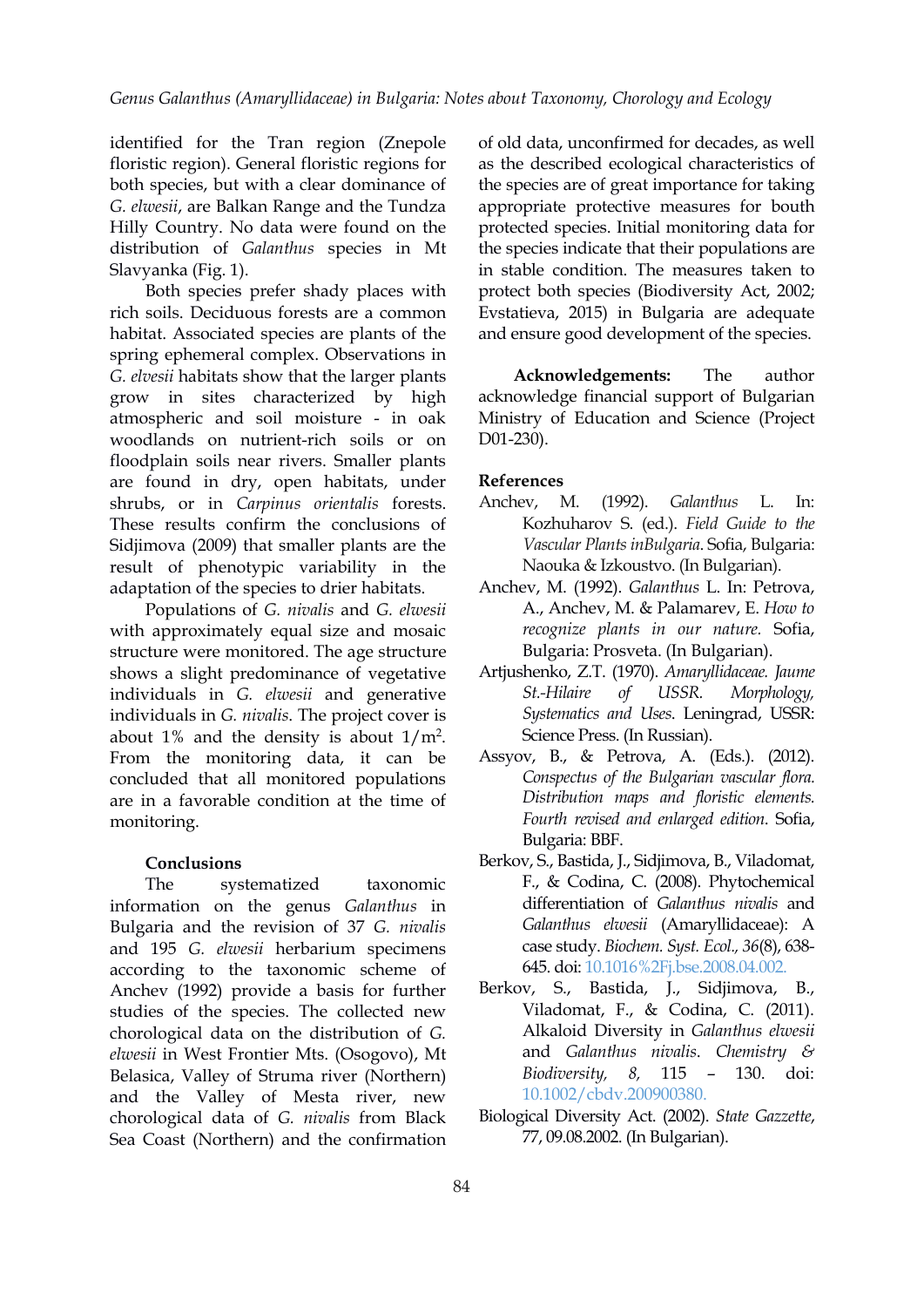- Borisova, D., & Donchev, K. (2003). *Studies in the Natural Park "Vratsa Balkan" 1. Floristic studies.,* Vratsa, Bulgaria: *DNP "Vratsa Balkan"*. (In Bulgarian).
- Boissier, E. (1872). *Galanthus* L. In: *Flora Orientalis.* Geneva, Switzerland,, V*ol. 5,* 144 – 146.
- Davis, P.H. (1984). *Galanthus* L. In: P.H. Davis. (Ed.). *Flora of Turkey and the East Aegean Islands.* Edinburgh Univ. Pess, Edinburgh, United Kingdom., *8*, pp. 365 – 372.
- Čelakovsky, L. (1891). *Description of a new species of "snowdrop" Galanthus gracilis n. sp*., Prague, Czech Republic: Royal Czech Society of Sciences. (In Czech).
- Convention on International Trade in Endangered Species (CITES), Appendix II (2019). Retrieved from: [checklist.cites.org](https://checklist.cites.org/#/en/search/output_layout=alphabetical&amp;level_of_listing=0&amp;show_synonyms=1&amp;show_author=1&amp;show_english=1&amp;show_spanish=1&amp;show_french=1&amp;scientific_name=Galanthus&amp;page=1&amp;per_page=20).
- Davis, A. P. (1999). *The genus Galanthus—A Botanical Magazine Monograph*. Portland, Gardens: Kew and Timber Press.
- Davis, A.P. (2001). *Galanthus trojanus*: a new species of *Galanthus* (Amaryllidaceae) from north – western Turkey. *Bot. J. Lin. Soc., 137*(409), 412. doi: [10.1006/boj1.2001.048](https://doi.org/10.1006/boj1.2001.048).
- Davis, A., Byfield, A., Özhatay, N., & Taylor, K. (2001). *Galanthus x valentinei nothosubsp. subplicatus* (Amaryllidaceae): A new *Galanthus* hybrid from north-western Turkey. *Kew Bulletin, 56*(3), 639 – 647. doi: [10.2307/4117688.](https://doi.org/10.2307/4117688)
- Delipavlov, D. (1968). Beitrag zur Erforschung der Gattung *Galanthus* L. (Schneeglockhen) in Bulgarien. *Nauchni Trudove Agron. Fak. Vissh Selskost. Inst., 17*(1): 204-209. (In Bulgarian, with German summary).
- Delipavlov, D. (1971). The genus *Galanthus* L. (snowdrop) in Bulgaria. *Izv. Bot. Inst., 21,* 161-168. (In Bulgarian).
- Delipavlov, D. (2003). *Galanthus* L. In: Delipavlov, D. & Cheshmedzhiev, I. (Eds). *Key to the Plants of Bulgaria.* Plovdiv, Bulgaria: Acad. Press Agrarian "Strandza". Burgas, Univ. (In Bulgarian).
- Delipavlov, D., & Angeliev, W. (1970). The species of the genus *Galanthus* L. on the Balkan Peninsula. *Arch. Gartenbau*, *18*(8): 427-433. (In German).
- Entwistle, A., Atay, S., Byfield, A., & Oldfield, S. (2002). Alternatives for the bulb trade from Turkey: a case study of indigenous bulb propagation. *Oryx, 36*(4), 333–341. doi: [10.1017/s0030605302000674](https://doi.org/10.1017/s0030605302000674)
- Evstatieva, L. (2015). *Galanthus* L. In: Peev, D. (Ed.). *Red Data Book of the Republic of Bulgaria,Vol. 1 - Plants & Fungi*, Sofia, Bulgaria, BAS & MEW.
- L, Hardalova R.  $(2000)$ Biodiversity and resources of medicinal plants. In: Meshinev, Т. & Popov, А. (Eds.). *Alpine treeless zone of the Central Balkan National Park. Biodiversity and problems of its conservation*. BSCP, Sofia, Bulgaria, 455-484. (In Bulgarian).
- United Kingdom, Royal Botanic Evstatieva & Vitkova (1999). Biological diversity of medicinal plants in the Central Balkan National Park. In: *Biodiversity in the Central Balkan National Park*. Pensoft, Sofia, Bulgaria. (In Bulgarian).
	- Gyurova, D., Savev, S. (2016). Restoration and protection of the population of *Salix pentandra* L. and *Galanthus elwesii* Hook. in Vitosha Nature Park. *Ann. Univ. Sofia "St. Kliment Ohridski"*, Faculte de Biologie, First National Conference of Reintroduction of Conservation-reliant Species, Sofia 2015, UniversityPress 2016, pp. 54-62. [docplayer.net](http://docplayer.net/60626899-G-o-d-i-sh-n-i-k-prva-nacionalna-konferenciya-po-reintrodukciya-na-konservacionno-znachimi-vidove-sofiya-2015-a-n-n-u-a-i-r-e.html).
	- Gussev, Ch., & Bancheva, S. (2016) Мethodology for monitoring higher plants. In: National System for Environmental Monitoring (NSEM). Retrieved from [eea.government.bg](http://eea.government.bg/bg/bio/nsmbr/praktichesko-rakovodstvo-metodiki-za-monitoring-i-otsenka/visshi-rasteniya.).
	- Gussev, Ch., Dentchev, Ts., Pavlova, D., Dimitrov, D., Koeva, Y., & Georgiev, B. (1997). *Floristic characteristics of the "Vitanovo" Reserve, National Park "Strandza".* Burgas, Bulgaria. (In Bulgarian).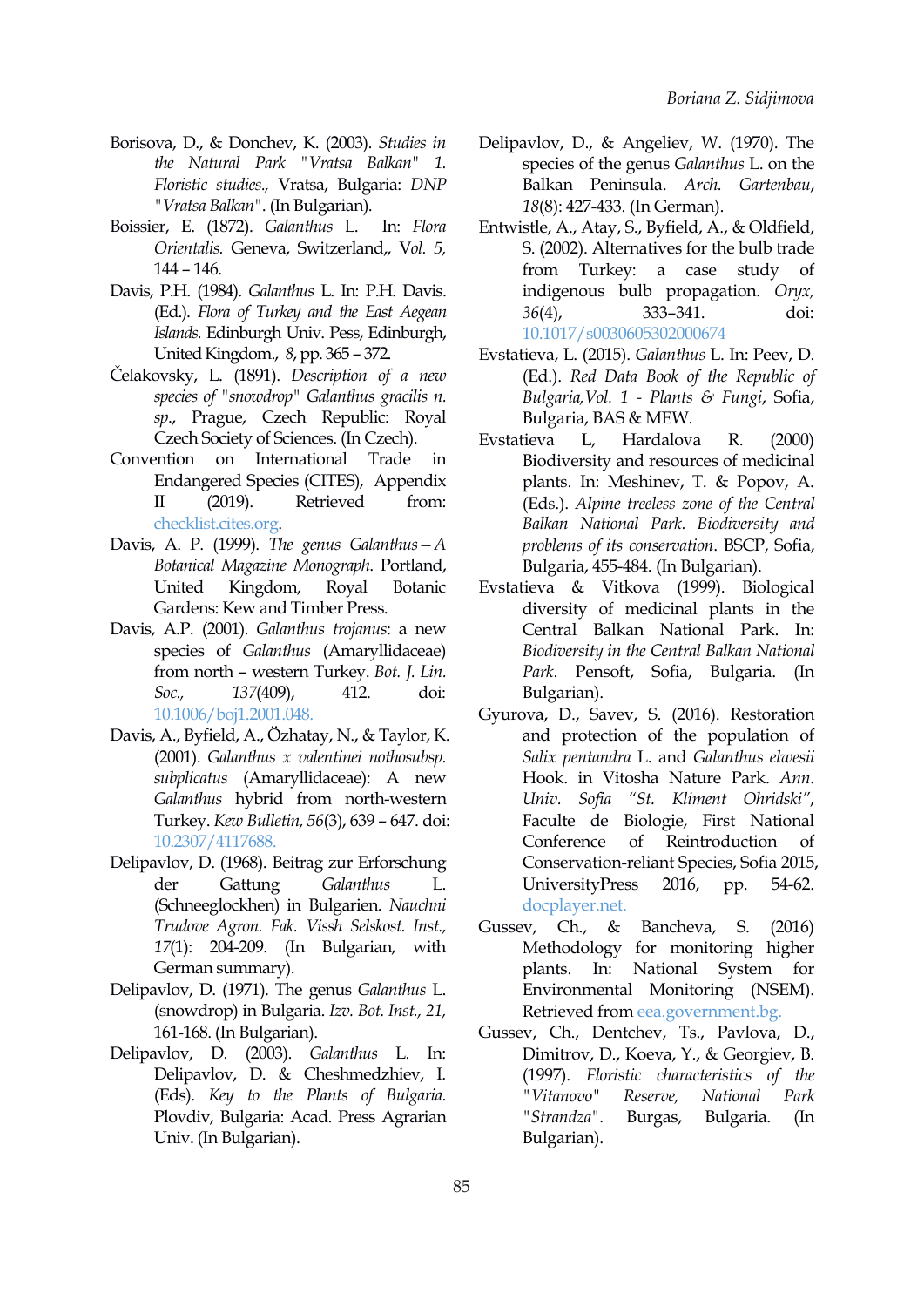*Genus Galanthus (Amaryllidaceae) in Bulgaria: Notes about Taxonomy, Chorology and Ecology*

- Gussev, Ch., Bancheva, S., Dimitrov, D., Dentchev, Ts., Pavlova, D., Koeva, J., & *characteristics of the biosphere reserve "Uzunbudzhak" (Strandza Nature Park).* Sofia - Malko Tarnovo, Bulgaria.
- Hayek, A. (1933). *Galanthus* L. In: *Prodromus Florae Peninsulae Balcanicae.* Vol. 3, Berlin, Germany, 101 – 102.
- International Union for Conservation of [www.iucnredlist.org.](https://www.iucnredlist.org/)
- Jordanov, D. (1964). *Galanthus* L. In: Jordanov, D. *Flora of the People's Republic of Bulgaria*. Sofia, Bulgaria, BAS,Vol. 2, 318-319. (In Bulgarian).
- Yordanov, D. (1966). *Flora of the People's Republic of Bulgaria*. (3). Sofia, Bulgaria: BAS. (Iin Bulgarian).
- Kovachev, V. (1890) Materials for the Bulgarian flora, *Trud*,*3*, 465. (In Bulgarian).
- Kovachev, V. (1892) Materials on the flora of Northern Bulgaria, *Trud*, *4*, 703. (In Bulgarian).
- Linnaeus, C. (1753). *Galanthus* L. In: *Species plantarum*. (1, 228*).* Stockholm, Sweden: Laurentii Salvii.
- Lozinska, L. (1935). *Galanthus* L. In: Komarov VL. *Flora SSSR*, *4*, Leningrad, USSR: Academy of Sciences of the USSR, 476- 480. (In Russian).
- Marinov Y., Cheshmedzhiev, I., Mladenov, R., Dimitrova-Dyulgerova I, Belkinova, D., Teneva-Dzhambazova, I., & Stoyanov, P. (2015). Floristic analysis of the central part of Mt Shipka (Central Balkan, Bulgaria). *Phytologia Balcanica, 21*(3), 303 – 314.
- Marinov, Y., Pachedjieva, K., & Dimitrov, D. (2016). Reports 76–89. In: V. Vladimirov, D. Feruzan & K. Tan. New floristic records in the Balkans: 30. *Phytologia Balcanica, 22*(2), 259 – 292.
- Nikolov, N., Meshinev, T., Popov, V., Karapetkova, M. (1994). *Red Data Book*

*of Shumen region*. Shumen, Bulgaria: Slavcho Nikolov & Co p. (In Bulgarian).

- Patronov, D. (2004). *Floristic* Ronsted N., Zubov, D., Bruun-Lund, S., & Davis, A. (2013). Snowdrops falling slowly into place: An improved phylogeny for *Galanthus* (Amaryllidaceae). *Molecular Phylogenetics and Evolution, 69*, 205–217. doi: [10.1016/j.ympev.2013.05.019.](https://doi.org/10.1016/j.ympev.2013.05.019)
- Nature (IUCN) (2021). Retrieved from Zheljazkov, V. (2019). Study Semerdjieva, I., Sidjimova, B., Yankova- Tsvetkova, E., Kostova, M., & Zheljazkov, V. (2019). Study on *Galantus* species in the Bulgarian Flora. *Heliyon*, *5*(12), 1-13. e03021. doi: [10.1016/j.heliyon.2019.e03021.](https://doi.org/10.1016/j.heliyon.2019.e03021)
	- B. (2009). Morphometrical variability in Bulgarian *Galanthus elwesii* (Amaryllidaceae). Proceedings of the 4th Balkan Botanical Congress: 205-210.
	- Sidjimova, B. (2014). Conservation ex situ of *Galanthus* species with Bulgarian origin. Proceedings of Third International conference Medicinal Herbs: from Past Experience to new Technologies, 68-72.
	- Stepanović –Veselić, L., (1986). *Galanthus* L. In: Sarich, M.P. (Ed). *Flora SR Srbije*. (Vol. Belgrade, Serbia: Serbian Academy of Sciences and Arts. (In Serbian).
	- Stoyanov, N. & Stephanov, B. (1923). *Galanthus* L. In N. Stoyanov, B. Stephanov. *Flora of Bulgaria*. (Vol. 1, pp.257-258). Sofia, Bulgaria: University prеss,. (In Bulgarian).
	- Stoyanov, N., & Stephanov, B. (1933). *Galanthus* L. In N. Stoyanov, B. Stephanov. *Flora of Bulgaria*. (pp. 243- 244). Sofia, Bulgaria: University prеss. (In Bulgarian).
	- Stoyanov, N., & Stephanov, B. (1948). *Galanthus* L. In N. Stoyanov, B. Stephanov. *Flora of Bulgaria*. (p. 267). Sofia, Bulgaria: University prеss .(In Bulgarian).
- Beshkov, V., Donchev, S., & (1966). *Galanthus* L. In N. Stoyanov, B. Stoyanov, N., Stephanov, B., & Kitanov, B. Stephanov., B. Kitanov. *Flora of Bulgaria*.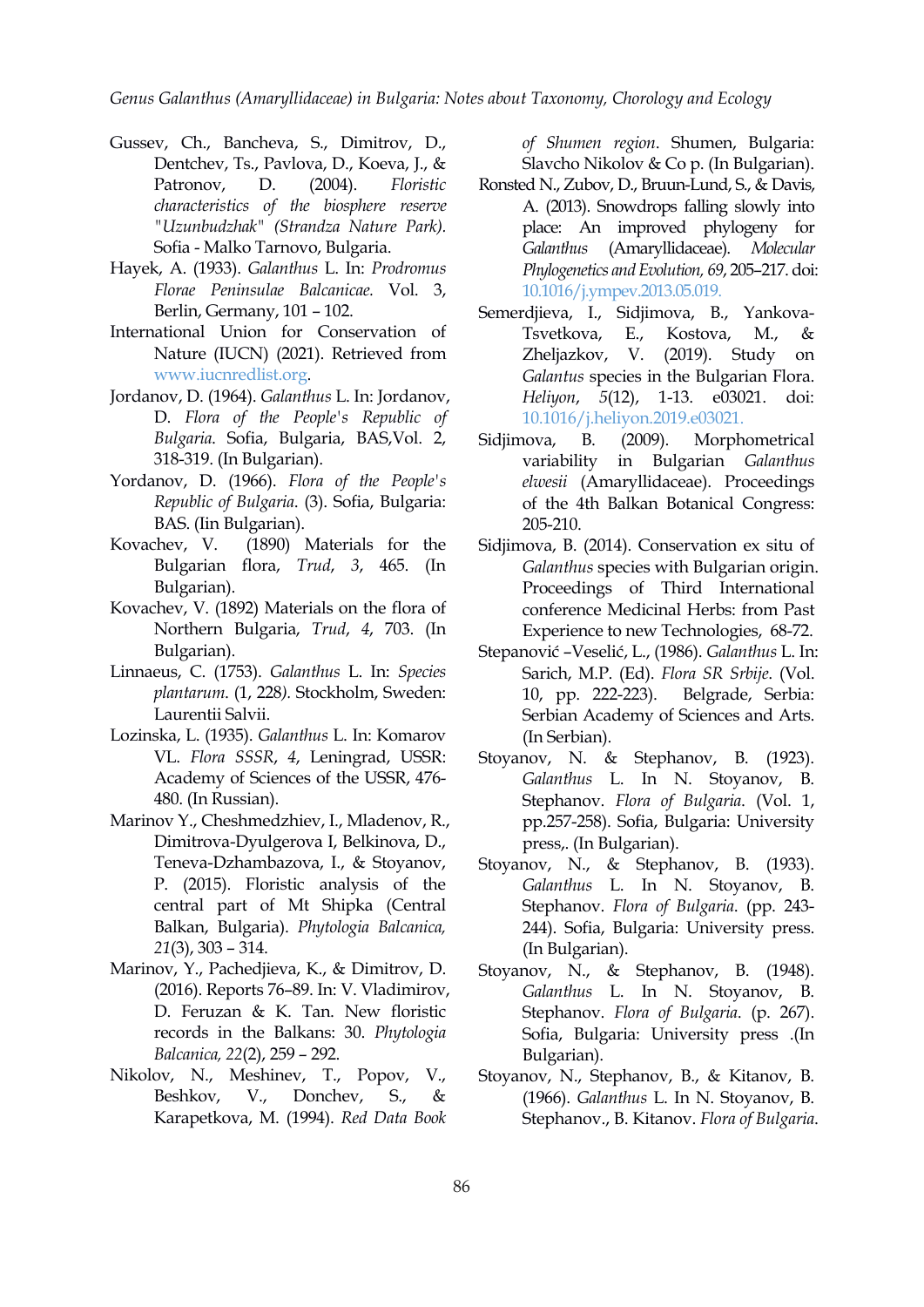(Vol. 1, p. 237). Sofia, Bulgaria: Nauka i Izkustvo. (In Bulgarian).

- Tan, K., Biel, B., & Siljak-Yakovlev, S. (2014). *Galanthus samotracicus* (Amaryllidaceae) from the island of Samotraki, northeastern Greece. *Phytol. Balcanica, 20*(1), 65-70. [www.semanticscholar.org.](https://www.semanticscholar.org/paper/Galanthus-samothracicus-(Amaryllidaceae)-from-the-Tan-Biel/afc56db3454d8cd0f83b1f19e4ca8e844c951f64)
- Toshev, A. (1895). Materials on the flora of Bulgaria. *Periodical Magazine of the Bulgarian Literary Society, 50*, 352. (In Bulgarian).
- Toshev, A. (1903). On the vegetation of Sredna Gora. *Periodical Magazine of the Bulgarian Literary Society, 63*, 430. (In Bulgarian).
- Tzonev, R. (1997). New chorological data for flora of Bulgaria.*Ann. Univ. Sofia, 2*, 1-22.
- Urumov, I. (1897). Materials for the flora of the Lovech region. *Sbornik narodni umotvorenia, 14*, 52. (In Bulgarian).
- Urumov, I. 1898. Materials for the flora of the Veloko Tarnovo region. *Sbornik narodni umotvorenia*, *15*, 80. (In Bulgarian).
- Urumov, I. 1901. Materials for the flora of the Lovech i Tarnovo regions. *Sbornik* Bulgarian).
- Urumov, I. 1902. Second contribution to the Bulgarian flora. *Periodical Magazine of the Bulgarian Literary Society*, *62*(4-5), 392. (In Bulgarian).
- Urumov, I. 1904. Third contribution to the Bulgarian flora. *Sbornik narodni umotvorenia*, *20*, 91. (In Bulgarian).
- Urumov, I. 1905. Fifth contribution to the Bulgarian flora. *Sbornik narodni umotvorenia, 21*, 109. (In Bulgarian).
- Urumov, I. 1906. Sixth contribution to the Bulgarian flora. *Sbornik narodni umotvorenia, 22*, 103. (In Bulgarian).
- Urumov, I. 1908a. Seventh contribution to the Bulgarian flora. *Periodical Magazine of the Bulgarian Literary Society*, 24:100. (In Bulgarian).
- Urumov, I. 1908b. Eighth contribution to the Bulgarian flora. *Periodical Magazine of the Bulgarian Literary Society*, 69: 67. (In Bulgarian).
- Urumov, I. 1908с. Nineth contribution to the Bulgarian flora. *Sbornik narodni umotvorenia, 24*, 99. (In Bulgarian).
- Urumov, I. 1909. Tenth contribution to the Bulgarian flora. *Collection of folk tales, science and literature, 25*, 139. (In Bulgarian).
- Urumov, I. 1913. Тwelfth contribution to the Bulgarian flora. *Sbornik na BAN, 2*,222. (In Bulgarian).
- Urumov, I. 1917. Тhirteenth contribution to the Bulgarian flora. *Sbornik na BAN, 7*, 208. (In Bulgarian).
- Urumov, I. 1923. Materials for the flora of the Pirin Mountain. *Sbornik na BAN, 28*, 115. (In Bulgarian).
- Urumov, I. 1925. Fourteenth contribution to the Bulgarian flora. *Sbornik na BAN, 21,* 194. (In Bulgarian).
- Urumov, I. 1926. Fifteenth contribution to the Bulgarian flora. - *Sbornik na BAN*, 22, 113. (In Bulgarian).
- Urumov, I. 1928. Sixteenth contribution to the Bulgarian flora. – *Sbornik na BAN*, 23, 153. (In Bulgarian).
- *narodni umotvorenia, 18*, 39. (In Urumov, I. (1929). Flora of the Ljulin mountain. *Sbornik na BAN, 40*, 100. (In Bulgarian).
	- Urumov, I. (1930). Flora of the Vitosha mountain. *Sbornik na BAN, 24*, 8. (In Bulgarian)
	- Urumov, I. 1935a. Flora of the Vratza region. *Sbornik na BAN, 29*, 172. (In Bulgarian)
	- Urumov, I. 1935b. Flora of the Kjustendil region. *Sbornik na BAN, 30*, 203. (In Bulgarian)
	- Velenovsky, J. (1891). *Galanthus* L. In: *Flora Bulgarica*, (pp. 539-540) Prague, Czech Republic: Prostat apud Fr. Rivnac.
	- Velenovsky, J. (1898). *Galanthus* L. In: *Flora Bulgarica. (Supрl. 1*, pp. 265-266). Prague, Czech Republic: Prostat apud Fr. Rivnac.
	- Webb, D.A. (1980). *Galanthus* L. In: Tutin & al. (Еds.), *Flora Europaea*. (Vol. 5, pp. 77-78). Cambridge, United Kingdom, Cambridge Univ. Press.Yavashev, А. (1890) Contribution to the knowledge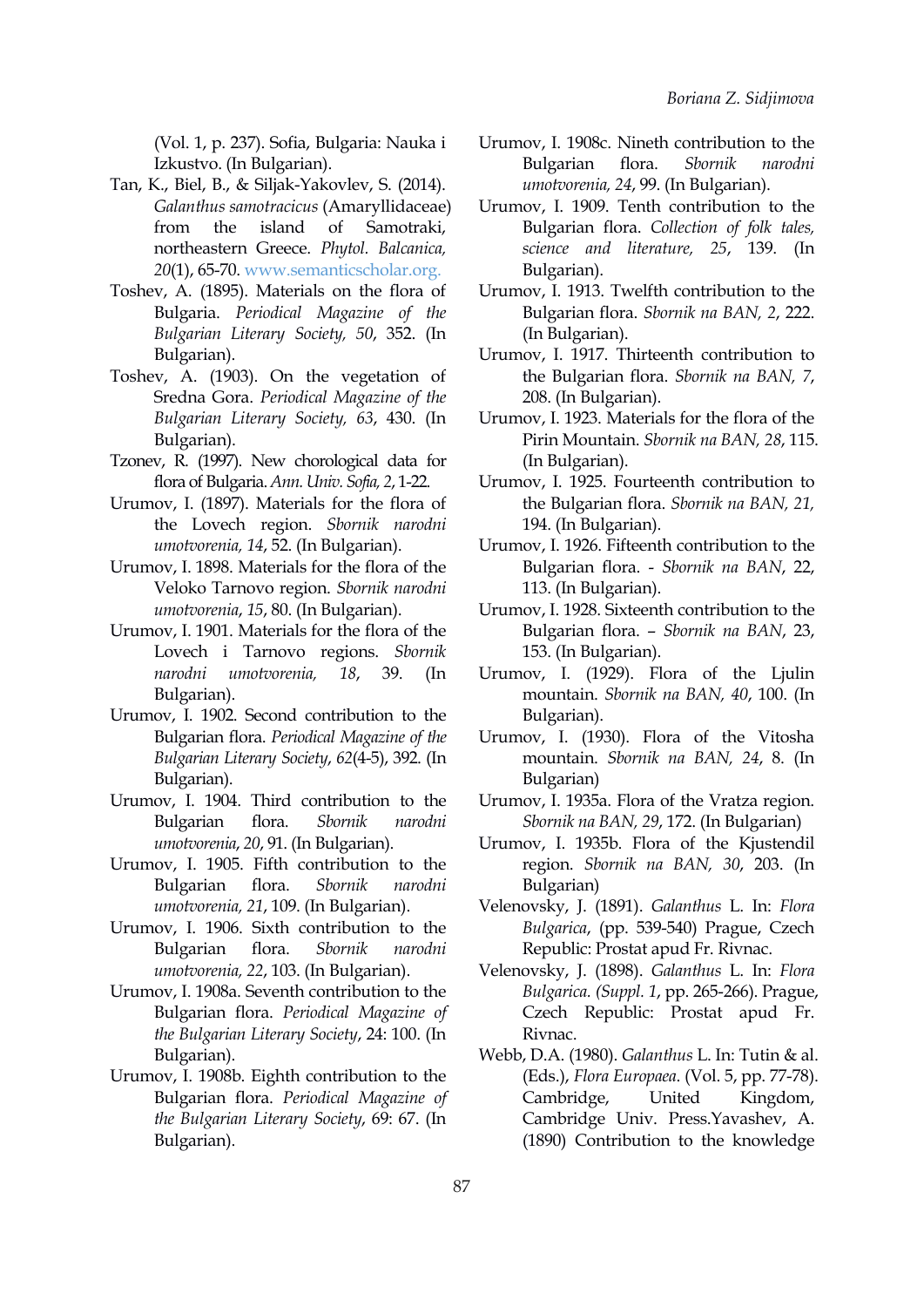*Genus Galanthus (Amaryllidaceae) in Bulgaria: Notes about Taxonomy, Chorology and Ecology*

of the Bulgarian flora. *Periodical Magazine of the Bulgarian Literary Society, 34*, 890-904. (In Bulgarian).

- Zahariadi, C. (1966). *Galanthus* L. In: Săvulescu (Ed.). *Flora of the Socialist Republic of Romania*. (Vol 11, 406-413). Romania, House of the Academy of the Socialist Republic of Romania.
- Zubov, D.A., & Davis, A.P. (2012). *Galanthus panjutinii sp. nov*.: a new name for aninvalidly published species of *Galanthus* (Amaryllidaceae) from the northern Colchis area of Western Transcaucasia. *Phytotaxa, 50*, 55–63. DOI: [10.11646/phytotaxa.50.1.5](https://doi.org/10.11646/phytotaxa.50.1.5)
- Zubov, D.A., Konca, Y. & Davis, A.P. (2019). *Galanthus bursanus (Amaryllidaceae): a new species of snowdrop from the Marmara Sea region, NW Turkey*. *Kew bulletin* 74, 1-18. [link.springer.com](https://link.springer.com/article/10.1007/s12225-019-9806-5). Received: 20.05.2021

Accepted: 10.08.2021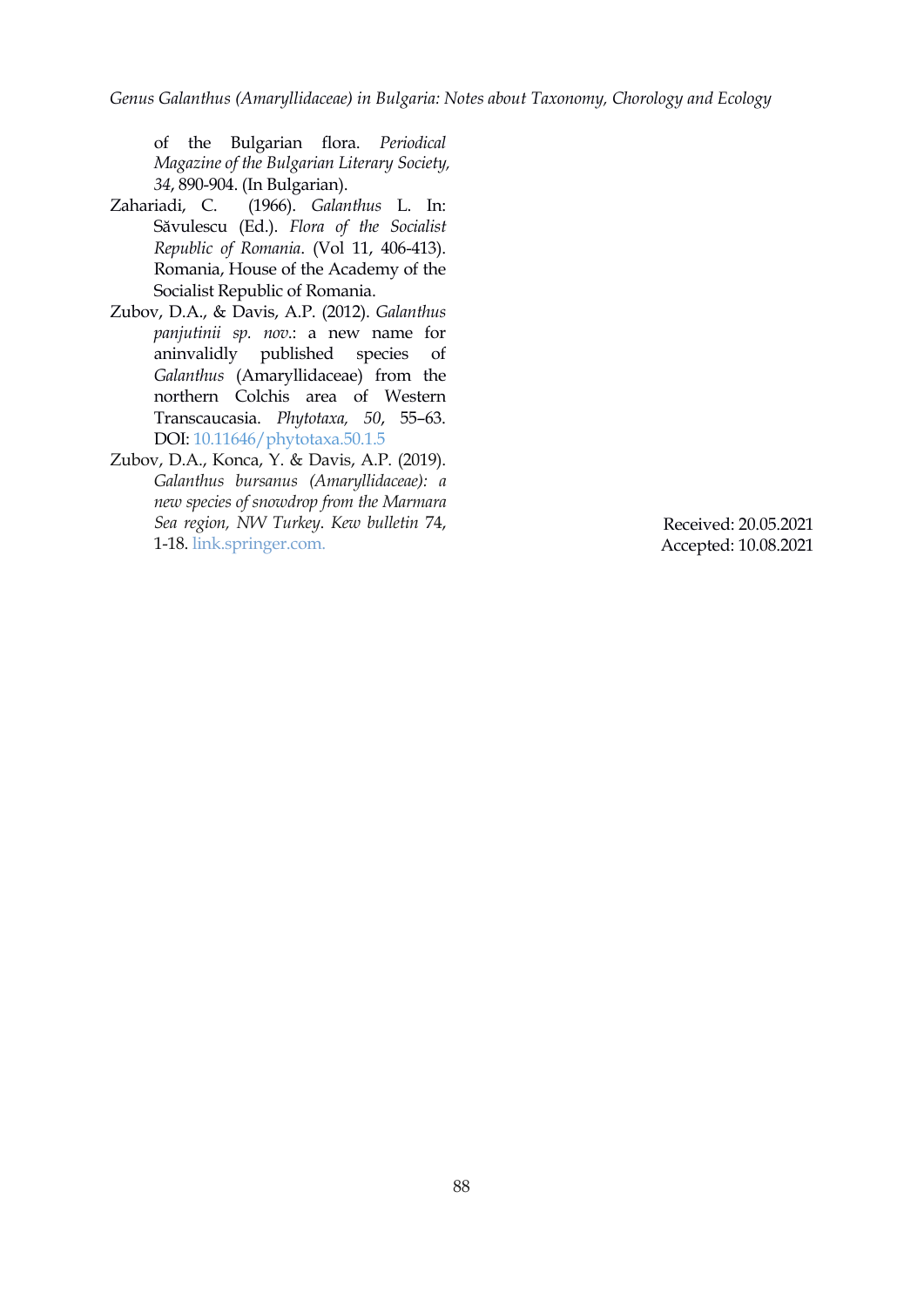# **APPENDIX**

**A** *Galanthus* taxa, regarded as distributed in Bulgaria in different literature sources. In brackets are given synonyms of the taxon, according to this source.

| Literature sources     | Taxon, synonyms in brackets                                                 |
|------------------------|-----------------------------------------------------------------------------|
| Velenovsky (1891)      | Galanthus nivalis L.                                                        |
| Velenovsky (1898)      | Galanthus gracilis Celak. (G. bulgaricus Vel.)                              |
|                        | Galanthus maximus Vel.                                                      |
| Stoyanov &             | Galanthus nivalis L.                                                        |
| Stephanov (1923)       | var. gracilis Čelak.                                                        |
|                        | var. maximus Vel. (G. maximus Vel.)                                         |
| Stoyanov &             | Galanthus nivalis L.                                                        |
| Stephanov (1933)       | var. gracilis Čelak. (G. gracilis Celak; G. graecus Orph.)                  |
|                        | var. maximus Vel. (G. maximus Vel.)                                         |
| Hayek (1933)           | Galanthus nivalis L.                                                        |
|                        | Galanthus graecus Orph.ex Boiss (G. bulgaricus Vel.; G. gracilis Celak)     |
| Stoyanov &             | Galanthus nivalis L.                                                        |
| Stephanov (1948)       | var. gracilis Čelak. (G. gracilis Celak; G. graecus Orph.)                  |
|                        | var. maximus Vel (G. maximus Vel.)                                          |
| Jordanov (1964)        | Galanthus nivalis L. s.1                                                    |
| Stoyanov & all. (1966) | Galanthus nivalis L.                                                        |
|                        | var. nivalis                                                                |
|                        | var. graecus (Orph.) Stoj. et Stef. (G. gracilis Celak; G. graecus          |
|                        | Orph., G. bulgaricus Vel.)                                                  |
|                        | Galanthus elwesii Hook. f. maximus Vel. (G. maximus Vel.)                   |
| Artjusenko (1970)      | Galanthus nivalis L.                                                        |
|                        | Galanthus. elwesii Hook.                                                    |
|                        | var. maximus (Vel.) (G. maximus Vel.; G. graecus Orph.                      |
|                        | var. maximus (Vel.)Hayek.)                                                  |
|                        | Galanthus graecus Orph. ex Boiss (G. nivalis ssp. graecus (Orph. ex         |
|                        | Boiss.) Gottlieb-Tannenhain; G. bulgaricus Vel.; G. gracilis Celak.)        |
| Delipavlov (1971)      | Galanthus nivalis L.                                                        |
|                        | var. montanus (Schur.)Rouy.                                                 |
|                        | var. nivalis L.                                                             |
|                        | Galanthus graecus Orph.ex Boiss (G. bulgaricus Vel.; G. gracilis Celak;     |
|                        | Galanthus nivalis L. var. gracilis (Čelak.) Stoj. et Stef.)                 |
|                        | var. maximus (Vel.) Beck. (G. maximius Vel.; G. nivalis var.                |
|                        | maximus Vel.; G. elwesii f. maximus (Vel.) Stoj., Stef., Kitan.; G. elwesii |
|                        | var.maximus (Vel.)Beck.)                                                    |
|                        | Galanthus elwesii Hook.                                                     |
| Webb (1978)            | Galanthus nivalis L.                                                        |
|                        | Galanthus elwesii Hook. fil. (G. maximus Vel.; G. elwesii var. maximus      |
|                        | (Vel.) G.Beck.; G. graecus var. maximus (Vel.)Hayek; G. nivalis var.        |
|                        | maximus (Vel.)Stoj. et Stef.; G. graecus Orph. ex Boiss.; G. nivalis ssp.   |
|                        | graecus (Orph. ex Boiss.) Gottl.-Tann.) -                                   |
|                        | ssp. elwesii                                                                |
|                        | ssp. minor D.A.Webb.                                                        |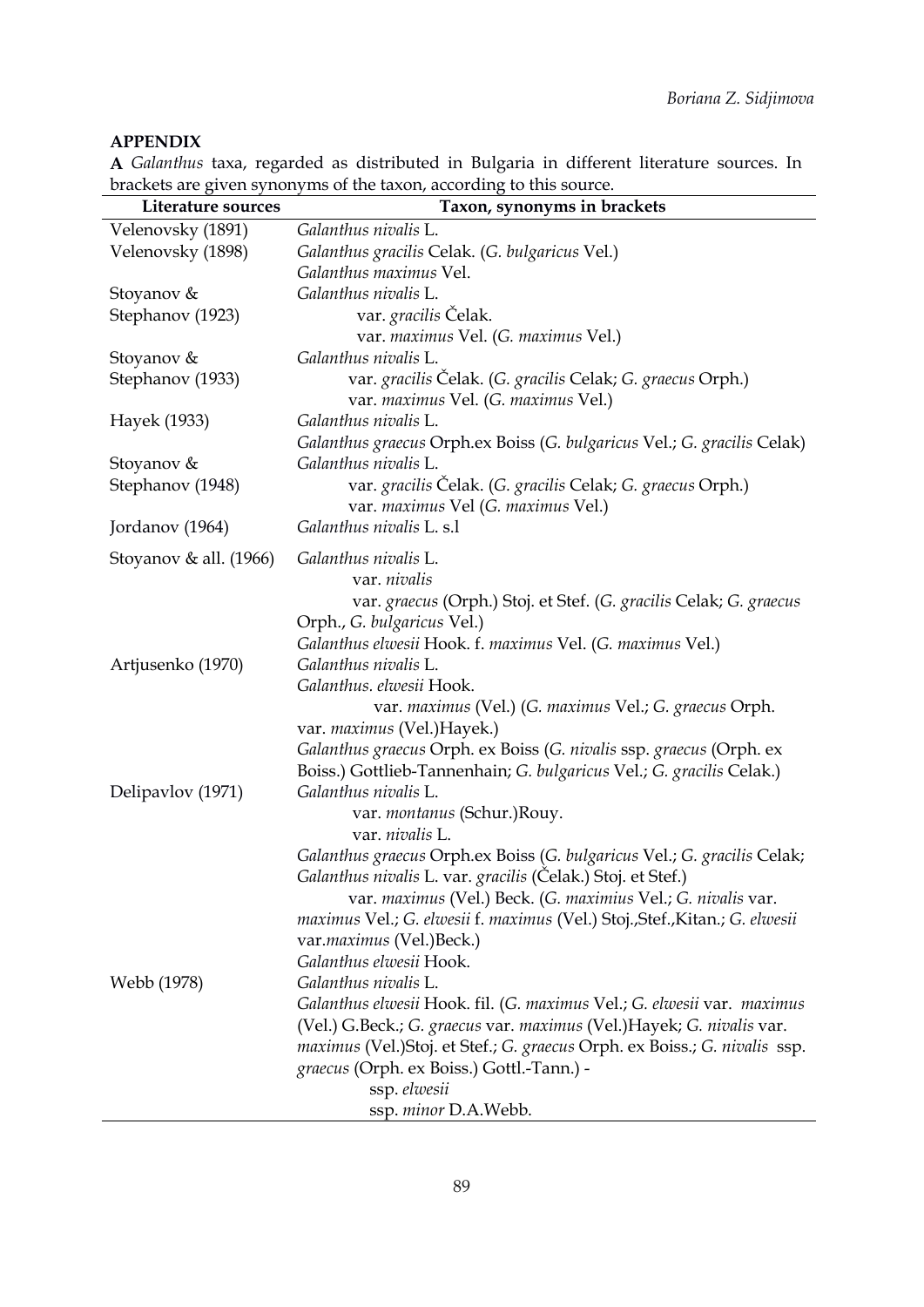| Anchev (1992) In: | Galanthus nivalis L.                                                 |
|-------------------|----------------------------------------------------------------------|
| Kozuharov (ed)    | Galanthus elwesii Hook. fil.                                         |
|                   | ssp. elwesii                                                         |
|                   | ssp. minor Webb. (G. graecus auct. bulg.)                            |
|                   | ssp. maximus (Vel.) Kož. et Andr.                                    |
| Anchev (1999) In: | Galanthus nivalis L.                                                 |
| Petrova & all.    | Galanthus elwesii Hook. fil.                                         |
| Davis (2000)      | Galanthus nivalis L.                                                 |
|                   | Galanthus elwesii Hook. fil. (G. graecus Orph. ex. Boiss, G. maximus |
|                   | Vel.; G. bulgaricus Vel.)                                            |
|                   | Galanthus gracilis Čelak. (G. elwesii Hook. f. subsp. minor Webb; G. |
|                   | graecus auct. non Orph. ex Boiss., pro parte: Stern)                 |
| Delipavlov (2003) | Galanthus nivalis L.                                                 |
|                   | Galanthus elwesii Hook, fil                                          |
|                   | Galanthus gracilis Čelak. (G. graecus Orph.)                         |

# **B** *Galanthus* **taxa found in the chorological literature and herbariums in Bulgaria**

**1. Galanthus elwesii Hook. f.:** Delipavlov (1968), Delipavlov (1971), Tzonev (2002), Delipavlov & Chesmedziev (ed) (2003); SO 97162 (Tzonev); SOA 04145 (Delipavlov); SO 58673 (Koeva); SOM 121447, SO 12984, 12983, 12985 (Simeonovsky); SOM 159628, 159631, 159829, 159634, 159630 159633, 159632 (Sopotlieva).

**2.** *Galanthus elwesii Hook. f. subsp. elwesii*: Anchev (1992).

**3.** *Galanthus elwesii Hook. f. subsp. maximus* **(Velen.)Beck.:** Kozuharov (1992), SO 99150 (Tzonev); SOA 32414 (Delipavlov); SOM 13606 (Davidoff, J.M.Тzar Boris III); SOM 13603 (Davidoff, Radev)**,** SOM 13613 (Davidoff).

**4.** *Galanthus elwesii Hook. f. subsp. minima***:** Anchev (1992), Tzonev(1997).

**5.** *Galanthus elwesii Hook. f. subsp. balcanicus* **Dav.:** SOM 13604, 13605 (Davidoff); SOM 13608 (J.M.Тzar Boris III).

**6.** *Galanthus elwesii Hook. f. var. maximus* **(Velen.)***:* SOM 13612 (Davidoff, Nejchev); SOM 13609 (Toshev, Davidoff).

**7.** *Galanthus elwesii* **Hook. f***. var. orbelicus* **Dav.:** SOM 13610, 13611 (Davidoff).

**8.** *Galanthus elwesii* **Hook. f. f.** *maximus* **(Velen.)Stoj. & Stef.:** SO 29898 (Ganchev, Vichodcevsky).

**9.** *Galanthus gracilis* **Čelak**.: Čelakovsky (1891), Toshev (1903), Urumov (1897, 1901, 1906, 1909, 1913, 1917, 1923, 1929, 1935a, 1935b, 1937); SО 12994, 12993, 12991, 12992 (Stribrny).

**10.** *Galanthus graecus* **Orph. ex Boiss.:** Delipavlov (1968); SOA 45539, 45540 (Dimitrov, Delipavlov); SOA 33823, 33818, 32462, 04154, 04155, 32409, 32408, 32445, 04142, 04143, 04150, 32441, 32442, 32396, 32397, 33827, 32399, 32436, 32437,32443, 32459, 32458, 32451, 32453, 32440, 32425, 32424, 32454, 32455, 32438, 32431, 04159, 04163, 45536, 45541, 45542, 27444, 32410, 32444 (Delipavlov); SOA 04161-04165, 40510, 04149, 45543, 32405, 32406, 04179, 36613, 04175, 36608, 04153 (Delipavlov, Popova); SOA 45537, 45538 (Delipavlov, Chaushev); SOA 36602, 42998, 42999, 45536, 50739, 04147, 34766, 44804, 40510, 50734 (Popova); SOA 27446 (Popova, Tzvetanov); SOA 34738 (Stribrny); SOA 04176, 32398, 44863, 04175, 04176, 30439, 40542, 31172, 31173, 31174 (Ceshmedziev).

**11. Galanthus graecus Orph. ex Boiss. var. maximus:** SOA 04171, 04156, 32407, 04146, 32441, 04157, 04166, 04177, 04161, 04162, 04164, 04165 (Delipavlov); SOA 27448 (Popova).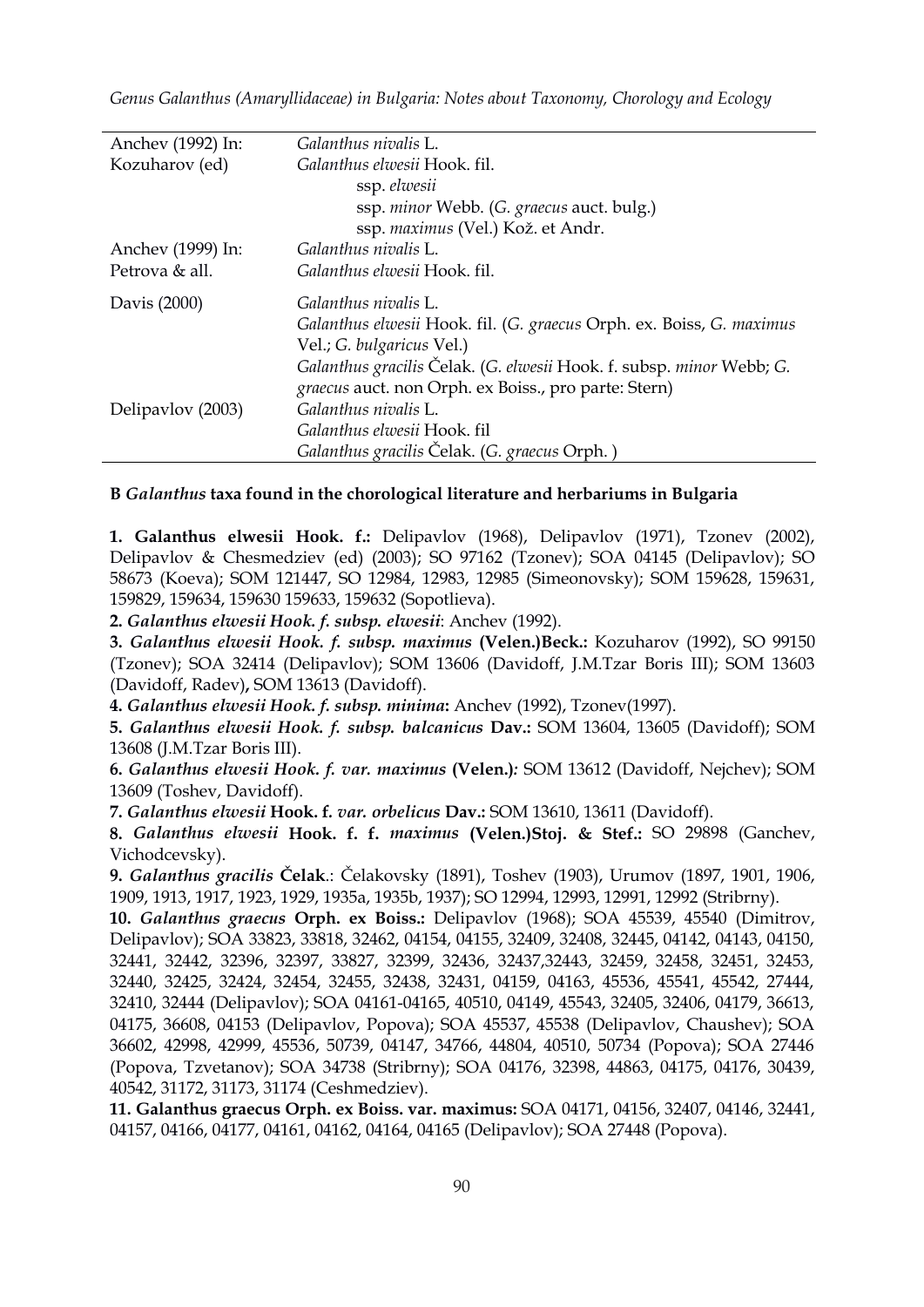**12.** *Galanthus nivalis* **L.:** Yavashev (1890), Velenovsky (1891, 1898), Toshev (1895, 1903), Kovachev (1890, 1892), Urumov (1897, 1898, 1901, 1904, 1905, 1906, 1908a, 1908b,1908c, 1909, 1913, 1917, 1919, 1925, 1926, 1928, 1929, 1930, 1935a, 1935b); Stoyanov (1966); Delipavlov & Angeliev (1970); Delipavlov (1968, 1971), Kozhuharov (1992); Nikolov et al. (1994); Evstatieva & Vitkova (1999); Evstatieva & Hardalova (2000); Gussev et al.(1997, 2004); Delipavlov & Cheshmedzhiev (2003); Assyov & Petrova (2012); SOA 32413, 27441, 04181, 04182, 04183, 32402, 32403, 04183, 324000, 324001, 32434, 32429, 32430, 32435, 32412, 32424, 04182, 32404, 32415, 32416, 32417, 32418, 32419, 32432, 32433, 32446, 32420, 32421, 32422, 32446, 32447, 32448, 32427, 32428 (Delipavlov); SOA 27447, 27449 – (Delipavlov, Slovakova); SO 83719 (Drianovsky); SO 98451 (Georgiev); SO 13025,13026, 13022, 13027, 13028 (Georgiev); SO 13018 (Grigorov, Jordanov); SO 30097 (Ivancheva); SO 13033, 13019, 13019 (Jordanov); SO 26805, 92655 (Jordanov, Ac. Янев); SOA; SO 13032 (Kitanov); SO 35722 (Mustafov); SO 13030, 13021 (Nejchev); SOM 139481 (Rohod); SO 13037 (Rohod, Vichodcevsky); SOA 36609, 36562, 29564 (Popova); SO 13016, 13026 (Toshev); SO 13035 (Tzvetkov, N. Vihodcevsky); SO 100669, 00703 (Tzonev); SOM 13036, 103195, 13034, 46662- N. Vihodcevsky; SO 29550 (Vasileva); SO 18304, 29555, 29563, 29562, 29559, 29558, 20772, 29557, 20777, 20778, 20775, 20774, 20776, 29551, 29553, 29554, 29556, 20771, 20779, 20780, 20773, 29552, 29561, 29560, 29550 (Vasileva); SO 13029 (Valev), SO 86636 (Yanev).

# **13.** *Galanthus nivalis* **L. var.** *gracillis* **Celak.:** SO 13024 (Jordanov)

**14.** *Galanthus maximus* **(Velen.) Stoj. & Stef.:** Kovachev (1900); Velenovsky (1898, 1891), Nejchev (1903, 1908), Urumov (1898,1901, 1905, 1906, 1908, 1909, 1913,1925, 1928, 1929,1930, 1935); SOM 13602, 13607 (Davidoff); SOA 32423, 33819, 33820, 04169, 04170, 04172, 04173, 04172 (Delipavlov); SO 12982 (Georgiev); SO 12999 (Nejchev); SO 13001, 13000, 83718, 12996; 12997,12998, 12995, 34738 (Stribrny);SOM 103197, 103716, 13002 (Vihodcevsky).

#### **C. Revised herbarium plates from** *Galanthus nivalis,* **arranged by floristic regions**

**Black Sea Coast (Sourthern) (13):** SOA 04181, 04182, 04183 (4.02.1964, 23.02.1966, Delipavlov); SOA 32413, 27441 (3.02.1963, Delipavlov); SOA 32402, 32403, 32404, 32415, 32416, 32417 (3.02.1963, Delipavlov); SOA 32418, 32419 (04.02.1964, 04.02.1964, Delipavlov) **North-Eastern Bulgaria (8):** SOA 324000, 324001 (28.03.1965, Delipavlov); SOA 32434 (27.02.1968, Delipavlov); SOA 32429, 32430 (Delipavlov); SOA 32435, 32412 (27.03.1964, Delipavlov); SOA 32424 (27.02.1968, Delipavlov)

**Tundza Hilly Country (2)** SOA 27447, 27449 (Delipavlov, Slovakova)

**Balkan Range (Western) (2)** SOA 36609, 36562 (04.03.1979, Popova)

**Mt Strandza (12):** SO 98451 (20.02.1977, Georgiev); SOA 32432, 32433 (15.03.1964, Delipavlov); SOA 32446, 32420, 32421, 32422, 32446, 32447, 32448, 32427, 32428 (05.02.1964, Delipavlov)

#### **D. Revised herbarium plates from** *Galanthus elwesii* **arranged by floristic regions**

**1. North–Eastern Bulgaria (22):** SO 13025, 13026 (05.03.1894, Georgiev); SO 35722 (20.03.1973, Mustafov); SOA 33823, 33818 (01.03.1969, Delipavlov); SOA 32462 (27.03.1964, Delipavlov); SOA 27446 (25.02.1972, Popova, Cvetanov); SOA 32441 (25.03.1964, Delipavlov); SOA 32444 (29.03.1964, Delipavlov); SOA 04154, 04155 (23.03.1964, Delipavlov); SOA 32409, 32408 (26.03.1965, Delipavlov); SOA 04142, 04143, 04150 (24.03.1964, Delipavlov); SOA 32442 (29.03.1964, Delipavlov); SOA 27444 (10.03.1968, Delipavlov); SOA 04169, 04170 (15.03.1967, Delipavlov); SOM 13607 (03.03.1895, Б. Davidoff); SOA 32410 (05.03.1965, Delipavlov); SOA 04172 (25.03.1964, Delipavlov)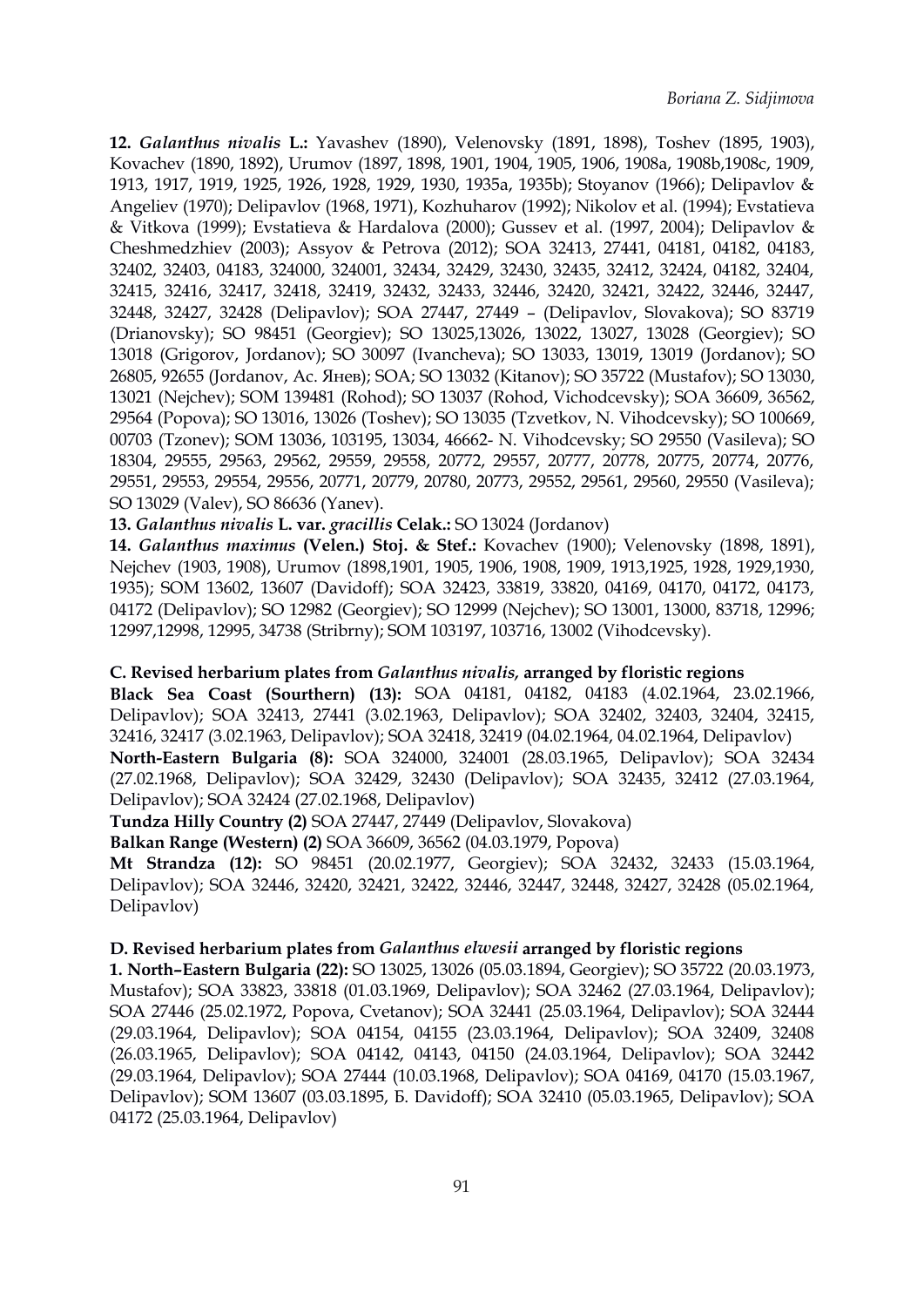*Genus Galanthus (Amaryllidaceae) in Bulgaria: Notes about Taxonomy, Chorology and Ecology*

**2.Danubian plain (6):**SO 97162 (07.04.1993, Tzonev); SO 99150 (15.02.1977, Tzonev); SO 100669 (03.2000, Tzonev); SOA 32414 (12.02.1966, Delipavlov); SOA 04145 (24.03.1964, Delipavlov); SOA 04160 (18.03.1966)

**3.Forebalkan (1):**SOM 13612 (02.1896, Б. Davidoff; Nejchev).

**4. Balkan range (21):** SO 29898 (28.01.1960, Ganchev, Vichodcevsky); SO 58673 (31.03.1974, Koeva); SO 13002 (30.03.1960, Vichodcevsky); SO 12999 (03.1900, Nejchev); SO 13030 (1889, Nejchev); SO 13021 (22.01.1897, Nejchev); SO 13023, 13026 (13.02.1897, Toshev); SO 13022 (22.04.1891, Georgiev); SOA 27448 (28.02.1972, Popova); SOA 40542 (01.05.1984, Ceshmedziev); SOA (02.1904); SOA 31172, 31173, 31174 (12.03.1977, Ceshmedziev); SOA 34766 (16.04.1978, Popova); SOA 04171 (25.03.1964, Delipavlov); SOM 13606 (13.04.1921, Davidoff; J.M.Тzar Boris III).; SOM 103197 (30.03.1960, Vichodcevsky); SOM 103716 (30.03.1960, Vichodcevsky); SOM 13609 (02.04.1893, Toshev; Davidoff); SOM 13602 (23.04. 1915, Б. Davidoff).

**5. Sofia region (4):** SO 13032 (10.04.1949, Kitanov)**;** SO 13034 (26.02.1960, Vichodcevsky); SOA (03.1920); SOM 13603 (4.03.1923, Davidoff, Radev); SOM 103195 (26.02.1960, Vichodcevsky).

**6. Znepole region (4):**SO 13027,13028 (25.03.1892, Georgiev)**;** SO 30097 (10.04.1971, Ivancheva); SOA (03.1914)

**7. Vitosha region (4):** SO 12982 (02.04.1889, Georgiev); SO 13029 (10.04.1961, Valev); SO 83719 (02.1930, Drianovsky); SOA (05.1923)

**8. Valley of Struma riverStruma Valley (1):** SOA 32445 (14.02.1966, Delipavlov)

**9. Pirin Mts (2):** SOA 45537; 45538 (03.03.1970, Delipavlov, Chaushev)

**10. Rila Mts (4):** SOM 13605 (25.03.1911, B Davodoff); SOM 13604 (25.02.1912, Б. Davidoff); SOM 13610; 3611 (25.02.1912, Б. Davidoff)

**11. Sredna gora Mt (Western) (3):** SO 12983, 12985 (07.04.1968, Simeonovsky); SOM 121447 (7.04.1968, Simeonovsky);

**12. Rhodopes Mts (74):** SO 12994 (23.03.1894, Stribrny); SO 12993 (23.03.1895, Stribrny); SO 12991, 12992 (03.1895, Stribrny)SO 13001, 13000 (13.03.1898, Stribrny); SO 83718 (Stribrny); SO 12995 (03. 1895, Stribrny); SO 12996, 12997 (13.03.1893, Stribrny); SO 12998 (03.1893, Stribrny); SO 18304 (04.1970, Vasileva); SO 29555; 29563 (08.02.1972, Vasileva); SO 29562 (06.02.1972, Vasileva); SO 29559 (15.02.1972, Vasileva); SO 29558 (13.02.1972, Vasileva); SO 20772 (14.02.1972, Vasileva); SO 29557 (11.02.1972, Vasileva); SO 20777; 20778 (04.02.1972, Vasileva); SO 20775 (09.02.1971, Vasileva); SO 20774 (05.02.1971, Vasileva); SO 20776 (07.02.1971, Vasileva); SO 29551 (18.03.1972, Vasileva); SO 29553 (19.02.1972, Vasileva); SO 29554 (19.02.1972, Vasileva)SO 29556 (13.02.1972, Vasileva); SO 20771; 20779 (14.02.1972, Vasileva); SO 20780 (14.02.1971, Vasileva); SO 20773 (24.02.1971, Vasileva); SO 29552 (20.03.1972, Vasileva); SO 29561 (06.02.1972, Vasileva); SO 29560 (17.03.1972, Vasileva); SO 29550 (28.03.1972, Vasileva); SOA 04147 (12.03.1963, Popova); SOA 04161-04165 (16.03.1964, Delipavlov, Popova); SOA 40510, (20.02.1966, Delipavlov § Popova); SOA 36613 (06.02.1976, Delipavlov § Popova); SOA 36608, 04153 (14.02.1979, Delipavlov, Popova); SOA 32398 (13.03.1965, Ceshmedziev); SOA 04149, 04166 (23.03.1964, Delipavlov); SOA 44863 (26.03.1985, Ceshmedziev); SOA 45543 (26.02.1967, Delipavlov); SOA 50734 (31.01.1971, Popova); SOA 33819, 33820 (16.03.1969, Delipavlov); SOA 32405, 32406 (30.03.1964, Delipavlov); SOA 44804 (23.03.1986, Popova); SOA 04156, 04157 (20.03.1964, Delipavlov); SOA 32406 (30.03.1964, Delipavlov); SOA 04176 (09.02.1958); SOA 34738 (03.1905, Stribrny); SOA 04175 (01.03.1953); SOA 40510 (06.02.1976, Popova); SOA 04177 (01.03.1959, Delipavlov); SOA 04179 (07.04.1963, Delipavlov);